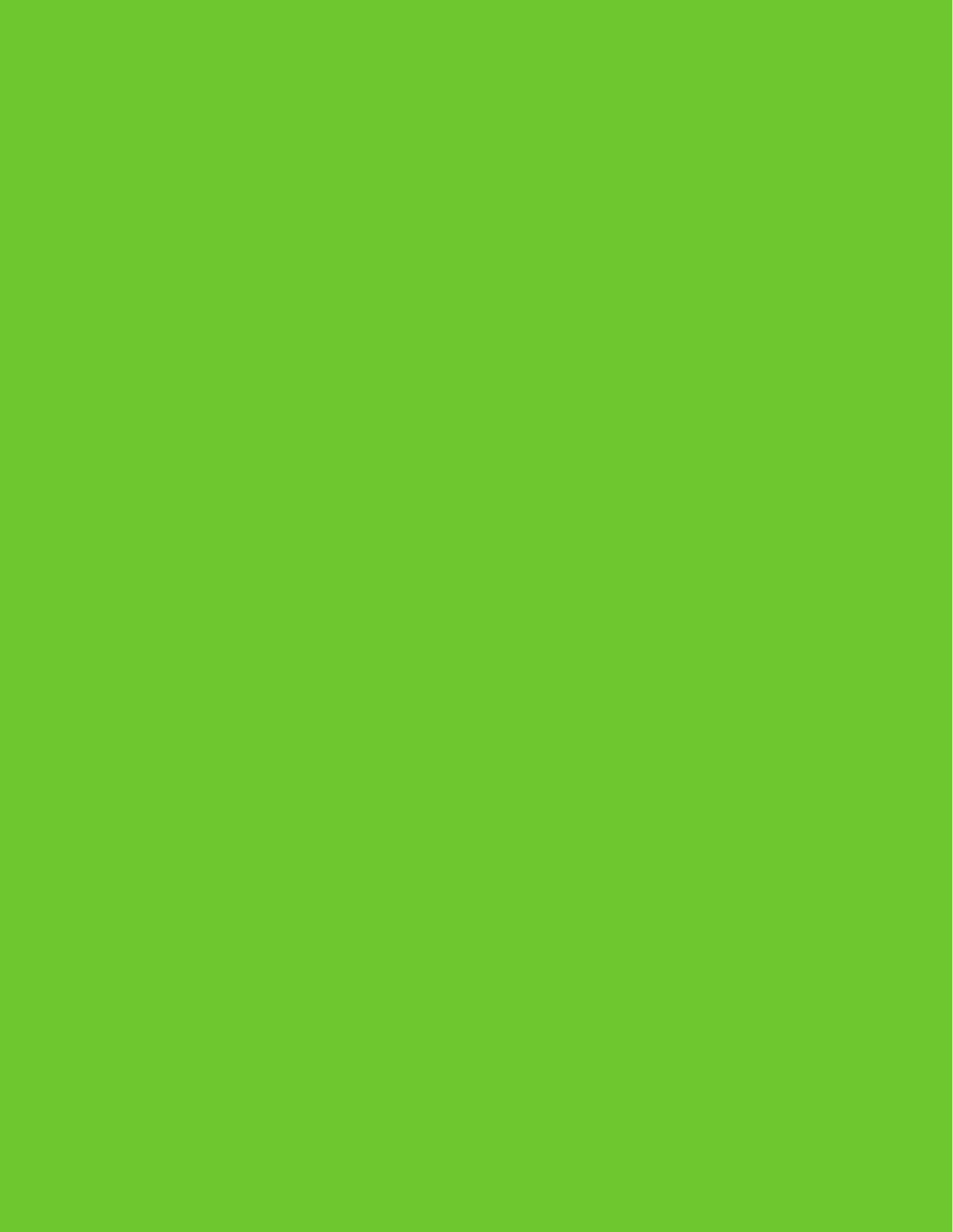# Welcome to the Retirement System

Welcome to the Kansas Public Employees Retirement System. We're glad you are here! This membership guide will help you get to know the Retirement System. It outlines your current benefits as an active member and shows you what is in store when you are ready to retire. The guide can be a reference tool when you have KPERS questions. In the interest of simplicity, certain generalizations have been made in this guide. Kansas law and the rules adopted by the Board of Trustees will control specific situations.

### **We're Here for You**

We're here to answer your questions and help in any way we can. You can count on KPERS for dependable benefits and to be a trusted partner in your financial future.

Our "InfoLine" is a toll-free customer service call center dedicated to helping you and processing your retirement-related business. The InfoLine is open 8 a.m. to 4 p.m. The easiest time to reach our office is in the afternoon, Tuesday, Wednesday and Thursday. Your questions, comments and suggestions are always welcome, so don't hesitate to call.

If you need one-on-one help or just prefer to visit with someone in person, please call to arrange an appointment first so that we can assist you more effectively when you arrive. Our offices are open Monday through Friday from 8 a.m. to 5 p.m. and we are conveniently located in downtown Topeka. Visit our web site for driving directions and parking locations.

|         | Web Site: www.kpers.org       |
|---------|-------------------------------|
|         | InfoLine: 1-888-275-5737      |
|         | In Topeka: 785-296-6166       |
| E-mail: | kpers@kpers.org               |
| Fax:    | 785-296-6638                  |
| Mail:   | 611 S. Kansas Ave., Suite 100 |
|         | Topeka, KS 66603-3869         |

### **Why Use Our Web Site?**

The Retirement System's web site is an excellent resource to help you find the KPERS information you need. Within seconds, you can locate forms, publications and loads of other information about your membership and benefits. Our web site allows you to get immediate, up-to-date information when you want it, 24 hours a day, seven days a week. You can also estimate your retirement benefits or a partial lump-sum payment with our online calculator using a variety of scenarios.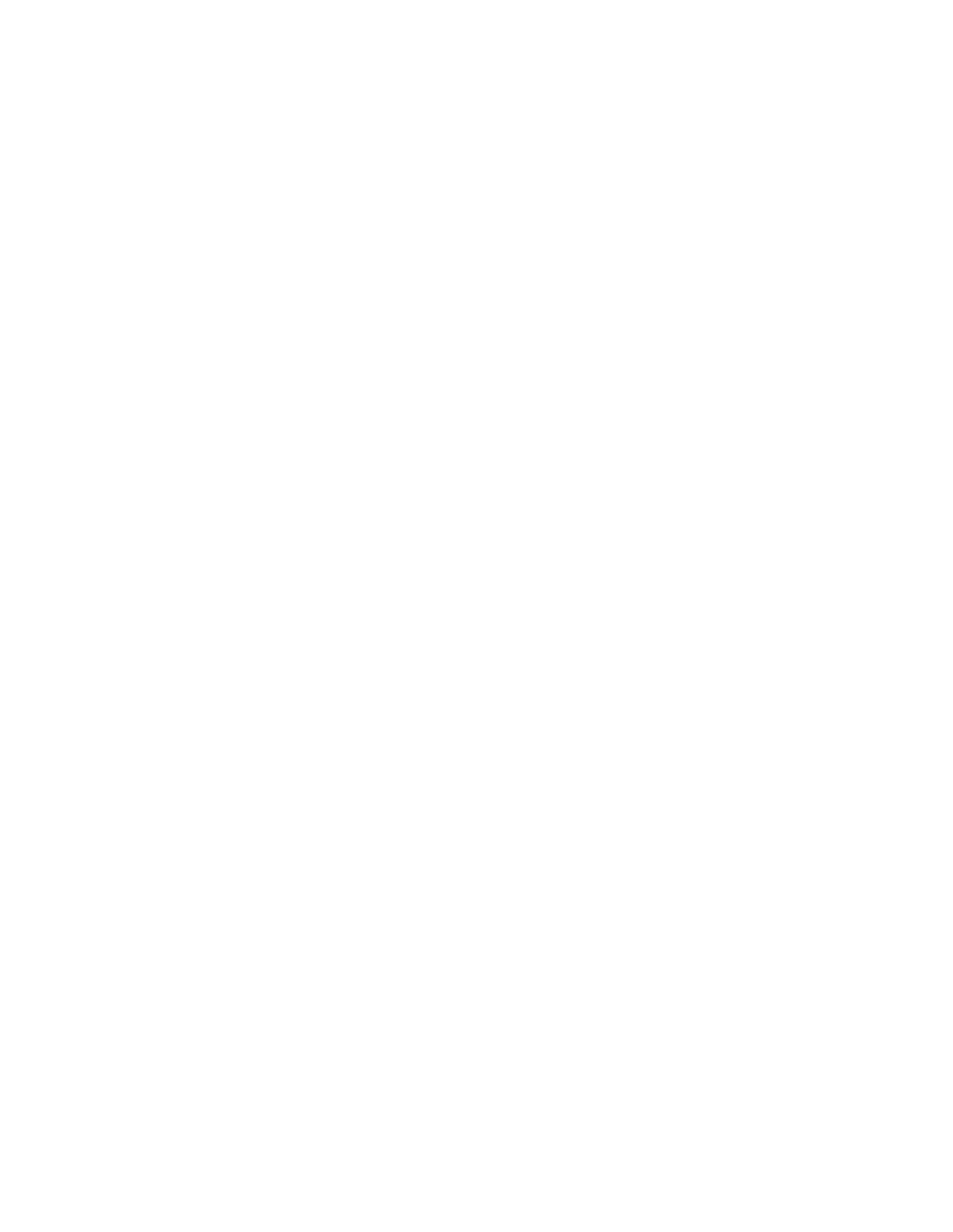# **Table of Contents**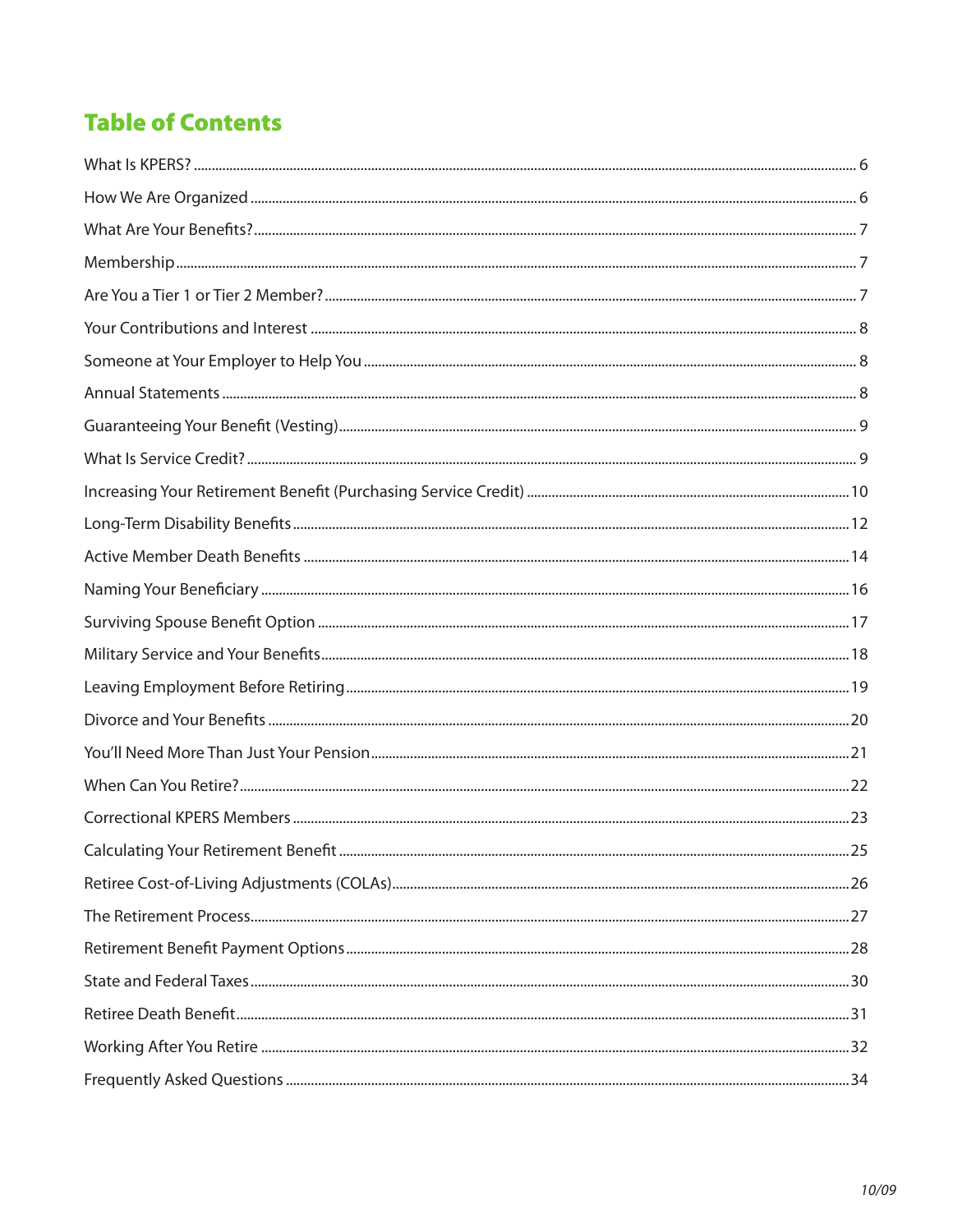# <span id="page-5-0"></span>What Is KPERS?

The Kansas Public Employees Retirement System (KPERS) is an umbrella organization that provides three statewide defined-benefit retirement plans for state and local public employees:

- **Kansas Public Employees Retirement System (KPERS)**
- Kansas Police and Firemen's Retirement System (KP&F)
- Kansas Retirement System for Judges (Judges)

Our membership totals over 268,000 and includes active, inactive and retired members. We also manage just over \$10 billion in assets for them. These members represent about 1,490 state and local employers.

You are part of the Kansas Public Employees Retirement System plan. KPERS accounts for approximately 148,000 of our active members, representing about 1,400 state and local employers.

### **Who Are KPERS Employers?**

- State of Kansas
- All Kansas school districts
- All Kansas counties and most municipalities
- Other local government authorities and districts

When joining us, employers become known as "participating" or "affiliated" employers. Employees become "active" members. When employees leave their employer, but keep their contributions with KPERS, they become "inactive" members.

# How We Are Organized

The Kansas Legislature created KPERS in 1962 by passing a set of laws known as the "Retirement Act." The Retirement Act defines your benefits and only the Legislature can make changes by amending the statutes.

The Retirement Act establishes a Board of Trustees that directs and oversees the Retirement System. The Board of Trustees has nine members: four appointed by the Governor, one appointed by the President of the Senate, one appointed by the Speaker of the House, two elected by members, and one is the elected State Treasurer. The Board hires an executive director who manages a staff to carry out day-to-day operations. The Board also hires an actuary, investment managers to invest System assets and an investment consultant to assist with investment manager performance reviews.

For the Board and staff, the fiduciary standard is our driving force. That means we put the interest of our members first. It is the highest standard of care and accountability. A fiduciary relationship is highlighted by good faith, loyalty and trust.

The Retirement System serves members as a fiduciary by holding assets in trust for them, growing those assets and delivering promised benefits when the time comes.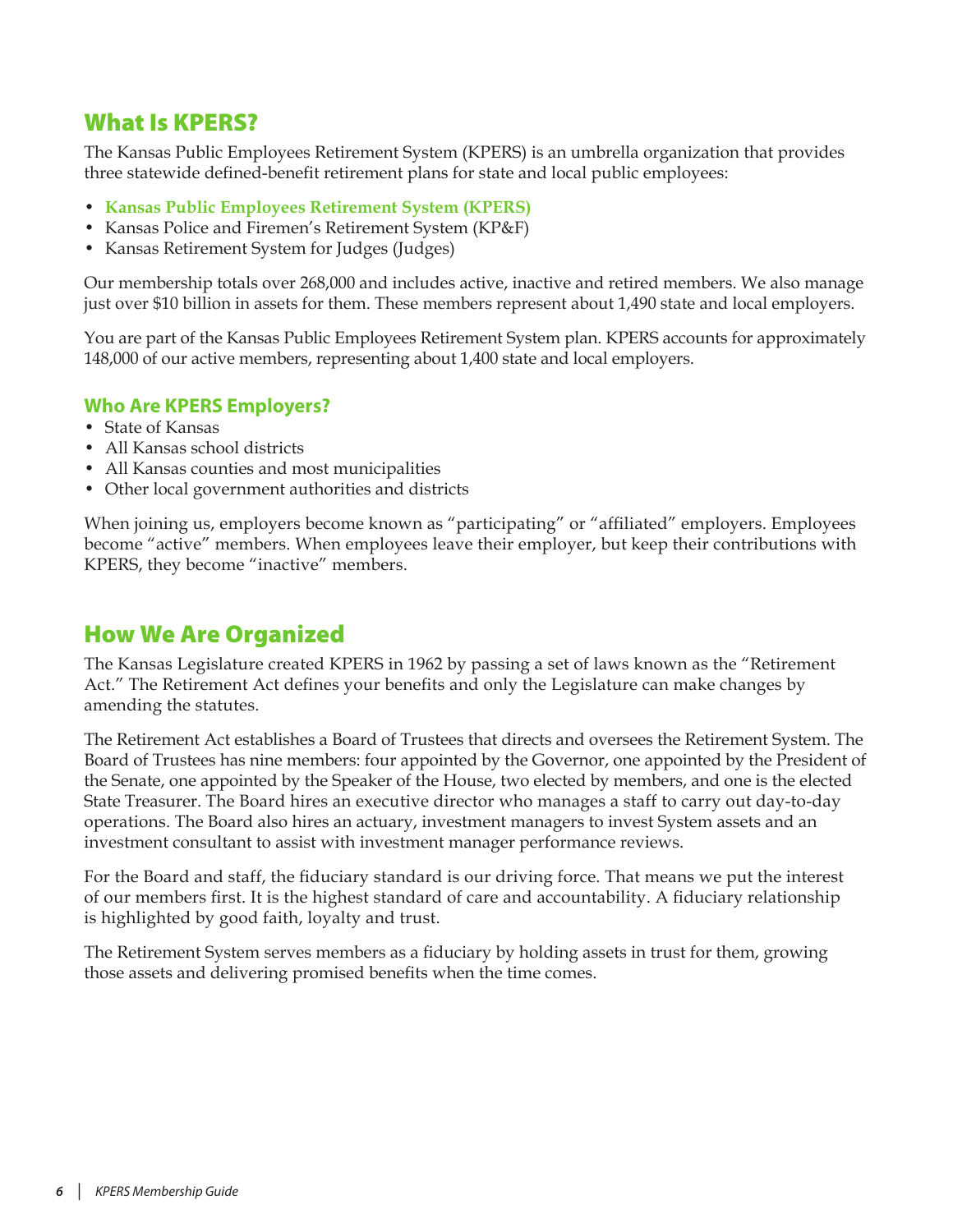# <span id="page-6-0"></span>What Are Your Benefits?

Throughout your career, you contribute part of your salary to the Retirement System. Your employer also contributes on your behalf. The Retirement System then invests these funds and, when you retire, pays you a dependable monthly benefit for the rest of your life. The Retirement System also provides a \$4,000 death benefit for retirees.

As an active member, you have basic life insurance and disability benefits. Your employer pays for these benefits. You can also purchase optional life insurance if your employer offers it.

# Membership

Kansas law requires that all employees in "covered positions" with participating employers must become members. A covered position for **non-school employees** is one that is covered by Social Security, is not seasonal or temporary, and requires at least 1,000 hours of work per year. The requirements for **school employees** differ only in the required hours: 630 hours per year or 3.5 hours per day for at least 180 days, including those who are working for more than one school employer. Employees become members on their first day of employment in a KPERS-covered position.

**Elected officials** may choose whether or not to become a member of KPERS. If this applies to you, see your designated agent for more information.

# Are You a Tier 1 or Tier 2 Member?

KPERS has two benefit structures. The details of your benefits depend on whether you are a Tier 1 or Tier 2 member. See your designated agent if you have questions about your tier membership.

**Tier 1 members** include:

- Active members hired before July 1, 2009, who were:
	- Contributing members on July 1, 2009.
	- On military leave and return to work.
	- On a leave of absence and return to work.
- Active Board of Regents members who have KPERS service and had no break in service.
- Employees who were in their "year of service" between July 1, 2008, and June 30, 2009, and were still employed on July 1, 2009.
- Inactive, **vested** members.
- Members who are inactive because they moved to a non-covered position with the same employer with no break in service (within three days).
- Temporarily inactive non-vested members in one of the following **grace periods**:
	- Non-school, 30 days between employment.
	- School, May 1 to September 30 to move between school employers.

### **Tier 2 members** include:

- Those first employed in a covered position on or after July 1, 2009.
- Members who left employment before vesting in Tier 1, and return to employment on or after July 1, 2009. This does not include members in one of the grace periods above.
- Former members who withdrew their account and begin a new membership on or after July 1, 2009.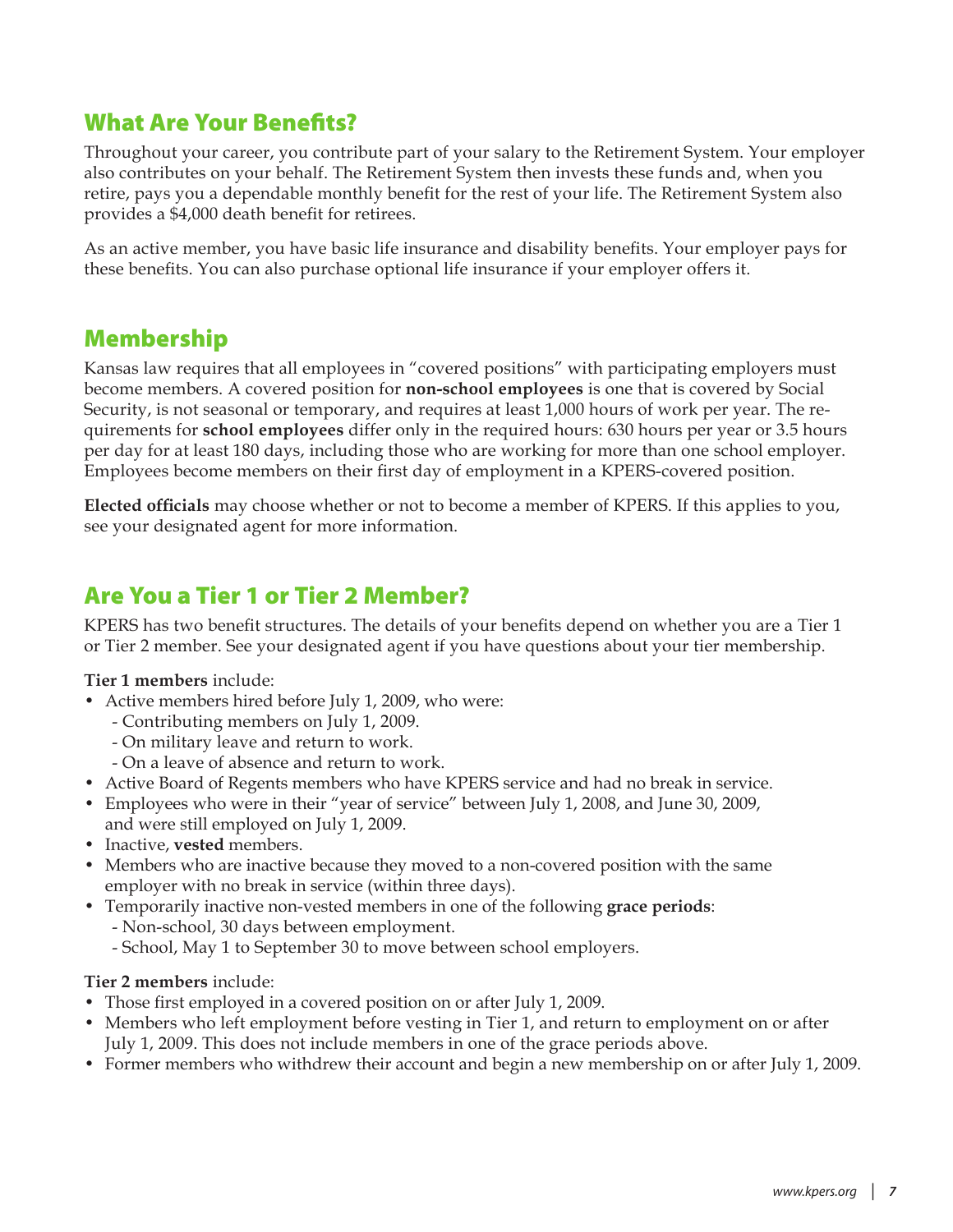# <span id="page-7-0"></span>Your Contributions and Interest

As an active member, you contribute a percentage of your gross earnings each pay period.

- Tier 1 members contribute 4 percent.
- Tier 2 members contribute 6 percent.

Contributions are made on a pre-tax basis and deferred from federal income taxes until you either withdraw or retire. You do need to add the contributions back into your gross income for state income tax purposes when you file your Kansas state income taxes each year. Please see ["State and](#page-29-1)  [Federal Taxes" on page 30](#page-29-1) for details.

Your contributions are credited with interest annually on June 30, based on the balance in your account on December 31 of the preceding year (i.e., interest credited on June 30, 2009, is based on your account balance as of December 31, 2008).

If you became a member:

- *Before* July 1, 1993, your contributions earn 8 percent interest.
- *On or after* July 1, 1993, your contributions earn 4 percent interest.

Kansas law does not allow you to borrow from your contributions.

The amount of your contributions and interest have no bearing on your retirement benefits. These benefits are determined by your final average salary and years of service. Your account balance is important only if you withdraw or die before retirement. Employer contributions are not credited to your account and stay with the Retirement System if you end employment and withdraw.

Your final average salary and years of service determine your retirement income, not how much you contribute.

# Someone at Your Employer to Help You

Your employer has appointed a **designated agent** to handle Retirement System transactions. Your designated agent works for the same employer you do. This person is your local connection for Retirement System information. He or she will have all necessary forms and publications and can answer most of your questions about the Retirement System. Check with your personnel office if you don't know who your designated agent is.

# Annual Statements

Each spring, you should receive an annual statement from your designated agent. Your annual statement shows your contributions and earned interest, years of service, current final average salary and beneficiary information. If you are vested with at least five years of service credit, you will also have retirement benefit estimates. Your annual statement is a tool to help you plan for your future, and we encourage you to review it carefully. Check that your beneficiary is current and be sure your personal information is correct.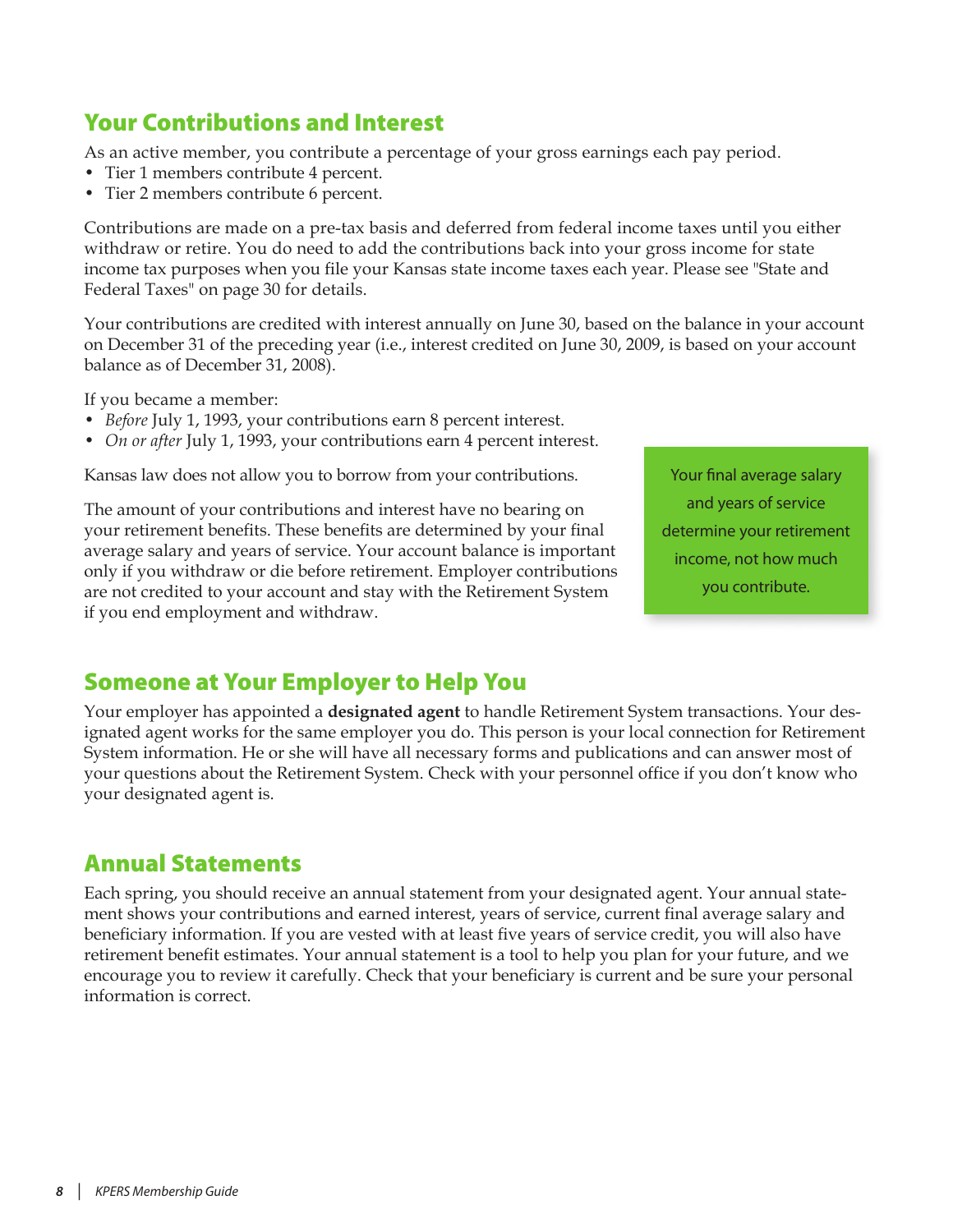# <span id="page-8-0"></span>Guaranteeing Your Benefit (Vesting)

When you are "vested," it means you have earned enough service credit to **guarantee** a retirement benefit, even if you leave covered employment. You will become vested with five years of service credit. If you leave employment, simply keep your contributions with the Retirement System and you are guaranteed retirement benefits when you become eligible. If you have participated in any of the other plans the Retirement System administers, you may be able to combine years of service credit toward your vesting requirements.

Until now, KPERS members vested with ten years of service. Beginning July 1, 2009, all active members vest with five years of service. If you were inactive on July 1, 2009, you are not eligible for the five-year vesting benefit unless you are an active Board of Regents member or you are working in a non-covered position for a KPERS employer. Members on military leave or other leave of absence are eligible for five-year vesting when they return to covered employment.

# What Is Service Credit?

Service credit is an important factor used to calculate your retirement benefit. You automatically earn service credit for the years you work in a covered position. Kansas law governs other types of service that can be purchased or granted to count toward retirement.

If you have participated in more than one of the retirement plans administered by the Retirement System, you may be able to combine service credit to become eligible for retirement benefits.

# **Granted Service Credit**

**Participating Service** is any service after your membership date. You will automatically receive this type of service credit while you work in a covered position and make contributions to the Retirement System. In addition, this type of service will be credited during any period of approved disability if you qualify for disability benefits. If you are a KPERS member working for a participating employer, you cannot receive service credit for any period of service during which you also participate in the Kansas Police & Firemen's Retirement System, the Retirement System for Judges or the Board of Regents retirement plan.

**Prior Service** is the time you worked for your employer before your employer joined KPERS. You will automatically receive prior service credit for past *unbroken* service with that employer. Your employer pays for the cost of this service. Prior service has a smaller value than participating service when calculating your retirement benefit.

**Broken** periods of prior service with your employer will be granted when you have 38 quarters of service or retire at age 65. You may also receive prior service credit if you worked for other participating employers before they joined KPERS. This service must be verified by your previous employer.

**Military Service**: In certain circumstances, Kansas law allows the Retirement System to grant service credit for active military service at no cost to you if the military service interrupts your public service. Service credit may be granted if you are employed in a covered position immediately before activation and you return to covered employment with any participating employer within one year of discharge (or two years, if disabled in the line of duty). You must be off your employer's payroll during this time to receive granted service credit. When you return to work in a covered position, your employer notifies KPERS. You will need to provide a copy of your military discharge papers (DD214) showing the period of military duty. Granted military service is limited to five years. You can purchase up to six years of military service regardless of how many years are granted.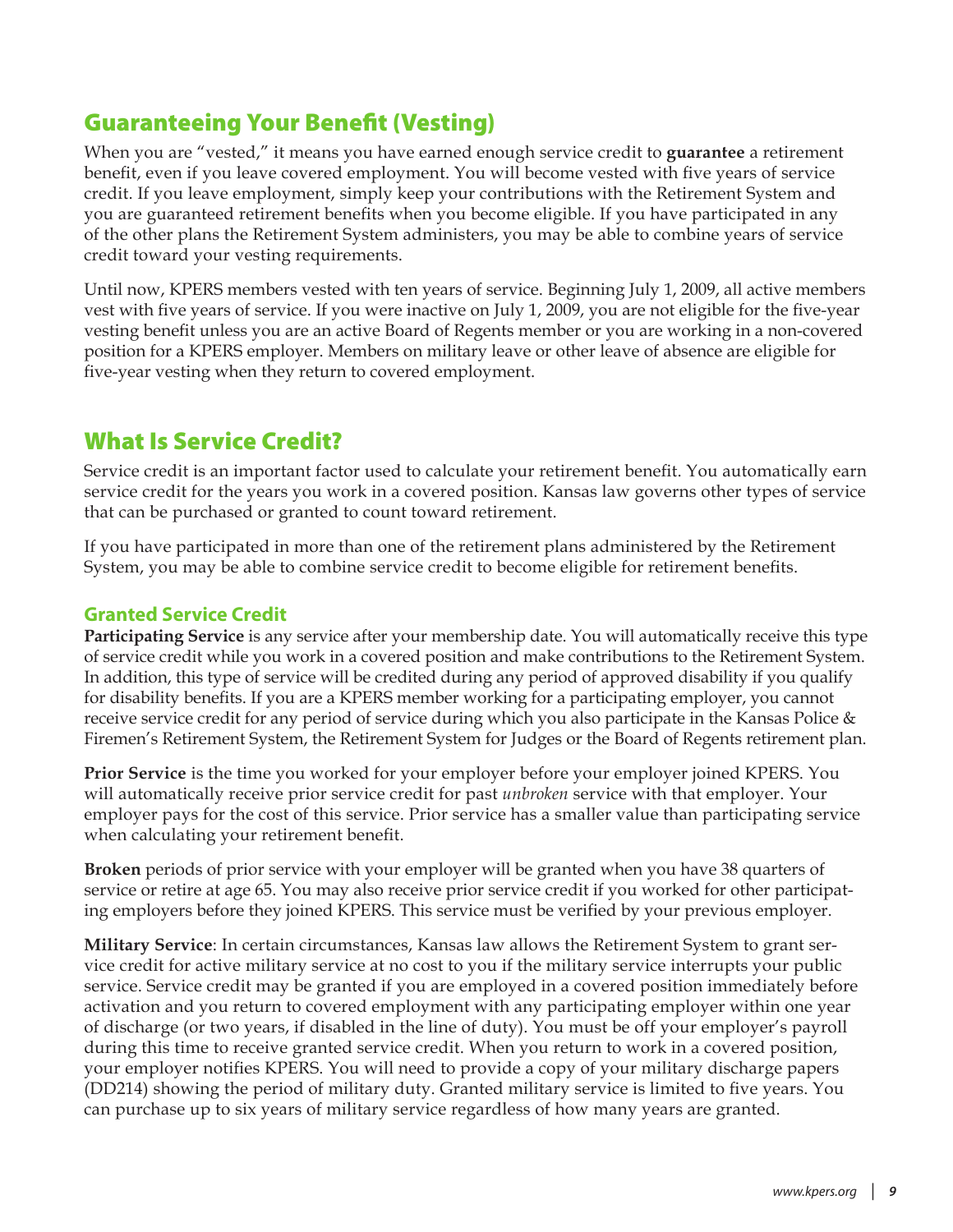# <span id="page-9-1"></span><span id="page-9-0"></span>Increasing Your Retirement Benefit (Purchasing Service Credit)

You may be able to increase your retirement benefit and possibly retire earlier by purchasing service credit for your past public service. Only active members can purchase service credit.

## **Cost**

Purchase costs are based on your age, salary and Tier designation. As a general rule, it is usually best to buy service early in your career.

- **Tier 1** If you are under age 42, a year of service will generally cost about 4 percent of your current salary (or current final average salary, if higher). Each year after age 42, the actuarial cost increases significantly.
- **Tier 2** If you are under age 35, a year of service will generally cost about 6 percent of your current salary (or current final average salary, if higher). Each year after age 35, the actuarial cost increases significantly.

| <b>Benefit of Purchasing Service Credit</b> |                                                                |                   |  |  |
|---------------------------------------------|----------------------------------------------------------------|-------------------|--|--|
| Your final average salary                   | For each additional year of service, your benefit increases by |                   |  |  |
| \$30,000                                    | \$43.75 per month                                              | \$525 per year    |  |  |
| \$50,000                                    | \$73 per month                                                 | \$875 per year    |  |  |
| \$70,000                                    | \$102 per month                                                | $$1,225$ per year |  |  |

# **Types of Service You Can Purchase**

The following types of service credit can be purchased by payroll deduction, a direct rollover or a lump-sum payment.

- "Year of Service" or partial year of service (First year worked to become eligible for membership. Only for non-school members who worked in a covered position before July 1, 2009.)
- Forfeited KPERS service (all available forfeited service must be purchased together)
- Military (Members can purchase year for year of **active** military service and one quarter of service credit for each year of **reserve** service. See "Military Service and Your Benefits" on [page 18.](#page-17-1))
- Elected official service
- Out-of-state teaching
- In-state or out-of-state non-federal public service
- Forfeited TIAA-CREF (Board of Regents) service
- VISTA and Peace Corps
- Waiting period for Regents plan eligibility

The following types of service credit may be purchased in a **lump-sum** only.

- Forfeited KSRS
- "Buy-up" public service (raises the rate of certain previously-purchased service from 1 percent to 1.75 percent in the retirement calculation). Special guidelines apply based on when the service was originally purchased.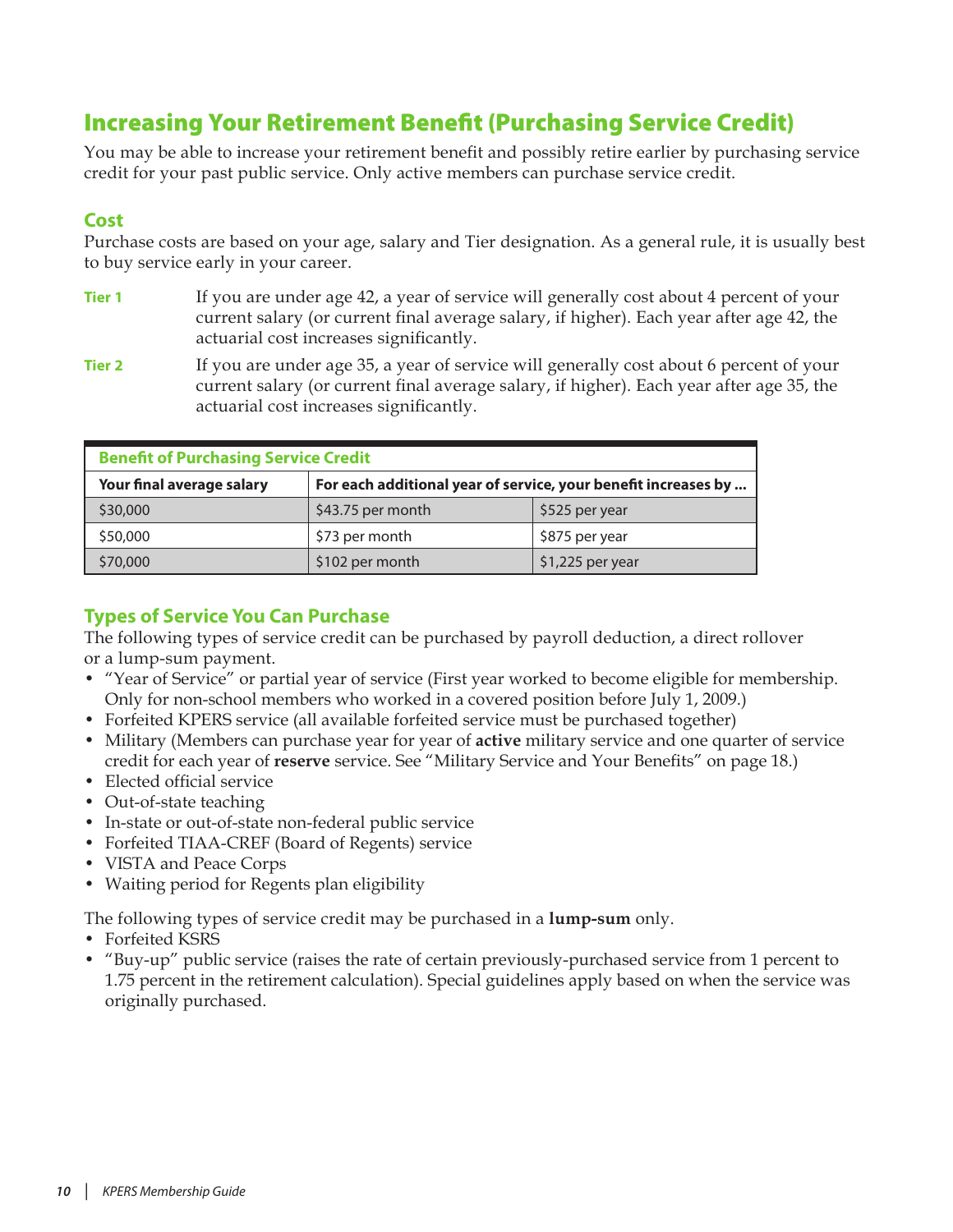# **Payment Options**

Generally, service can be purchased with:

- Pre-tax payroll deduction over a period of time.
- Rollover or trustee-to-trustee transfer from another retirement plan. Eligible plans include a governmental 457(b) plan such as the Kansas Public Employees Deferred Compensation Plan, a 403(b) annuity, or an individual retirement account (IRA).
- Lump sum (personal check, money order or Discover Card).

### **Tier 1 Members Can Purchase "Year of Service"**

Until July 1, 2009, non-school employees worked for one year in a covered position before becoming members. Employees hired between July 1, 2008, and June 30, 2009 have a partial year of service. Tier 1 members can purchase service credit for this time worked. The best time to do this is during your first year of membership. During that time, your year of service will cost 4 percent of your current salary. After your first year of membership, the purchase cost could go up significantly as your age and salary increases.

### **The Purchase Process**

- 1. Contact your designated agent to see if your past service is eligible.
- 2. If your service is eligible, complete an Application to Purchase Service Credit (KPERS-67) form.
- 3. Your designated agent completes the employer part of the form and sends it to the Retirement System.
- 4. The Retirement System calculates your purchase cost and sends a letter to you through your designated agent. At this point, you should weigh the cost and benefit before deciding to continue with the purchase.
- 5. To complete the purchase, you sign the necessary paperwork, arrange for payment and return both to the Retirement System.
- 6. The Retirement System receives your payment or payroll deduction commitment.
- 7. The Retirement System adds service to your record after the purchase is completed.

### **Federal Tax Requirements on Service Purchases**

KPERS is a "qualified plan" under federal tax provisions. In a qualified plan, members make contributions on a pre-tax basis and interest grows tax-deferred. Federal law may limit your lump-sum payment if you are purchasing service with after-tax money.

- If you became a member on January 1, 1999, or later, an annual contribution limit may apply on lump-sum after-tax purchases. Please contact the Retirement System for the current contribution limit. This limit applies only to **after-tax** contributions, not to regular KPERS contributions or taxfree rollovers.
- If you were a member before July 1, 1999, you keep all the service purchase opportunities that existed under the plan in August 1997, unless you withdraw. Any new types of service purchase opportunities added to the plan after August 1997 are subject to federal restrictions regardless of your membership date.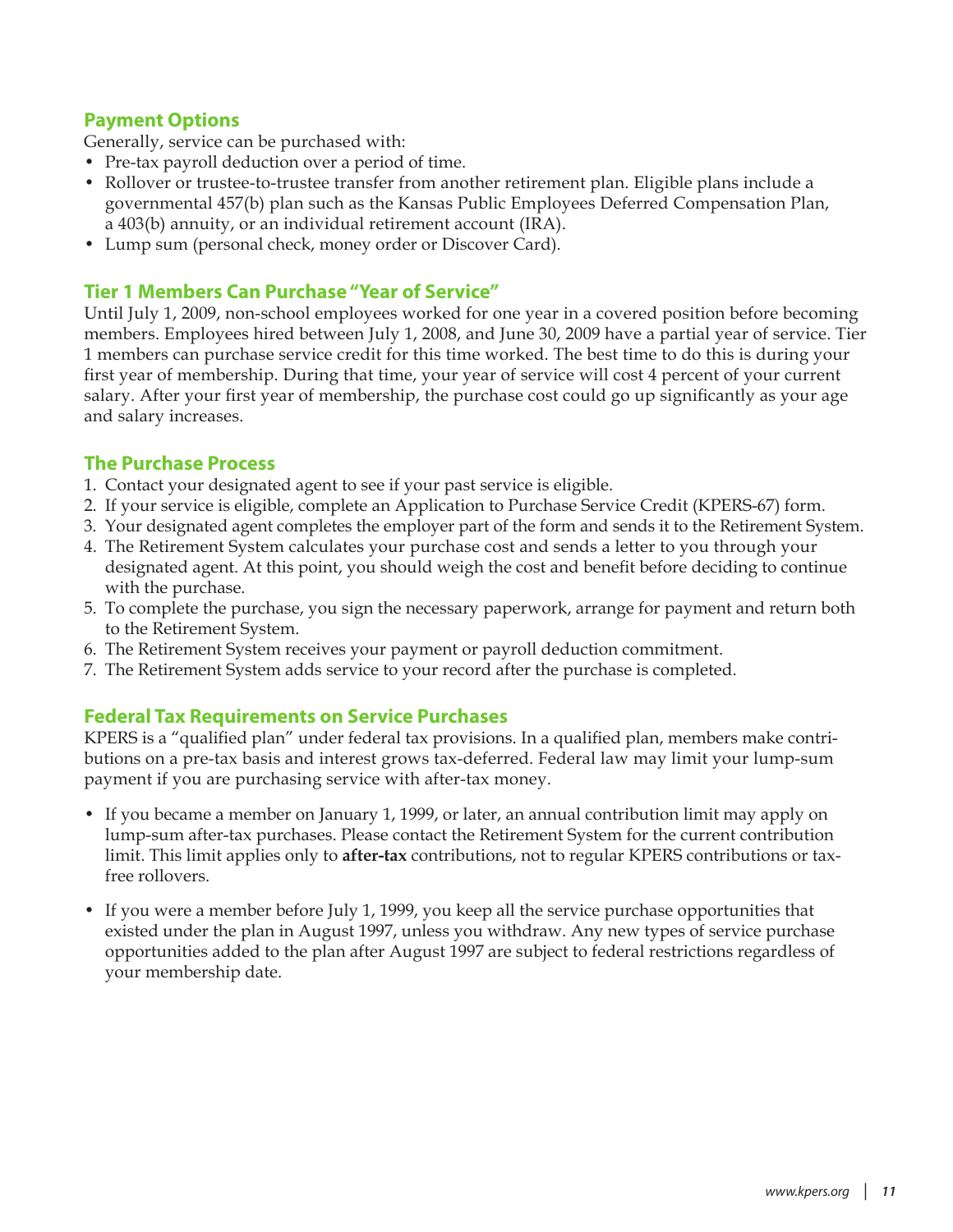# <span id="page-11-0"></span>Long-Term Disability Benefits

KPERS isn't just for your retirement. As an active member, you are covered by KPERS long-term disability benefits that provide income protection if you cannot work because of an illness or injury. If you become disabled, you may qualify for a disability benefit based on 60 percent of your annual salary. You must be disabled for 180 days and no longer receive employer compensation. You must apply for Social Security benefits and, if denied, complete any appeal process. Your employer provides this long-term disability benefit.

KPERS disability benefits are administered by a third-party administrator, DCG Resource Options. Your benefits are defined completely in the Summary Plan Description available from your designated agent or at www.kpers.org.

# **Definition of Disability**

You are disabled when, on the date of disability, you meet the following definition of total disability:

**Own Occupation Period.** For the first 24 months you receive benefits, you must be unable to perform the material and substantial duties of your regular occupation due to sickness or injury.

**Any Occupation Period.** After benefits have been paid for 24 months, you must be unable to perform the material and substantial duties of any gainful occupation due to sickness or injury.

While you are disabled, you will continue receiving:

- Participating service credit
- Basic life insurance coverage
- Optional life insurance at group rates (if under age 65 when disabled)

If you withdraw your contributions at any time, you will forfeit all disability benefits.

### **Monthly Disability Benefit**

Monthly benefits are based on 60 percent of your current salary and are reduced by other sources of income:

- Social Security primary disability or retirement benefits
- Workers' compensation benefits
- Railroad Retirement Board disability or retirement benefits
- Other disability benefits from any other source by reason of employment
- Earnings from any form of employment
- Earnings from eligible rehabilitative employment

The minimum monthly benefit is \$100, and the maximum monthly benefit is \$5,000.

### **Limited Benefit Periods**

A 24-month limitation on benefit payments applies to disabilities caused by:

- Non-biologically-based mental illnesses
- Substance abuse

The limit does not apply to biologically-based mental illnesses.

Long-term disability benefits provide income protection if you cannot work because of an illness or injury.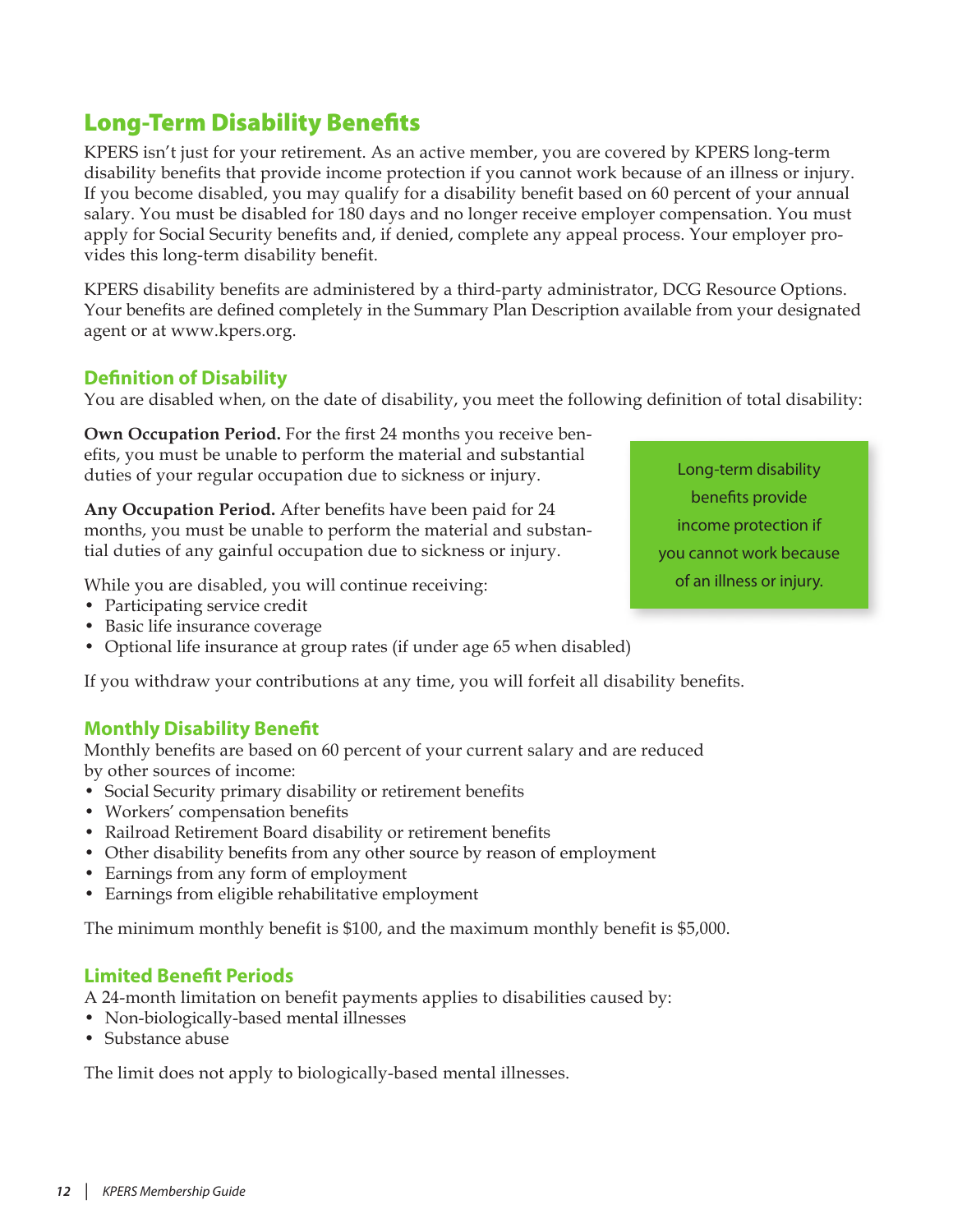### **Rehabilitative Employment**

The disability plan also features rehabilitation programs to help you return to work. You may be required to participate in the program if DCG determines that rehabilitation services may benefit you. DCG will work with you to create a plan that best meets your needs.

During rehabilitative employment, you are allowed to earn disability income without becoming ineligible for benefits. Your monthly benefit will be reduced by 50 percent of earnings for the first 12 months and 75 percent of earnings for the second 12 months. Rehabilitative employment benefits can continue for up to 24 months.

### **Continuing Eligibility Requirements and Age Limits**

You must confirm your disability each year to continue receiving benefits. DCG will send you a letter each year and your doctor must certify your disability annually. In addition, time and age limits affect eligibility.

- *If you become disabled before age 60*, you can continue to receive disability benefits until you retire or reach age 65, whichever comes first.
- *If you become disabled at or after age 60*, you can continue to receive disability benefits for five years or until you choose to retire, whichever comes first.

When your disability benefits end, you may be eligible to apply for retirement benefits. If you are disabled for five years or more, KPERS adjusts your final average salary at retirement using a cost-ofliving formula designed to help your salary better reflect changes in living costs since you have been off the payroll.

This formula is based on the **lesser** of:

- The percentage of increase in the Consumer Price Index (CPI) for the period of disability minus 1 percent or,
- 4 percent

If you die after receiving disability benefits for five years or more, your annual salary for life insurance coverage is adjusted using the same formula.

### **Applying for Disability Benefits**

- 1. If you become disabled, contact your designated agent or personnel office. Your designated agent submits the Employer's Report of Disability (KPERS-60) form after your last day at work.
- 2. You must apply for Social Security benefits and complete any appeal process. Estimated benefits may be paid during the appeal process.
- 3. KPERS will verify your eligibility to apply for benefits, then forward your information to DCG.
- 4. If approved, disability benefits will begin the **later** of the date you complete 180 continuous days of total disability or the date you stop receiving employer compensation. Toward the end of this waiting period, you will receive a claim packet in the mail from DCG with everything you need to apply for disability benefits.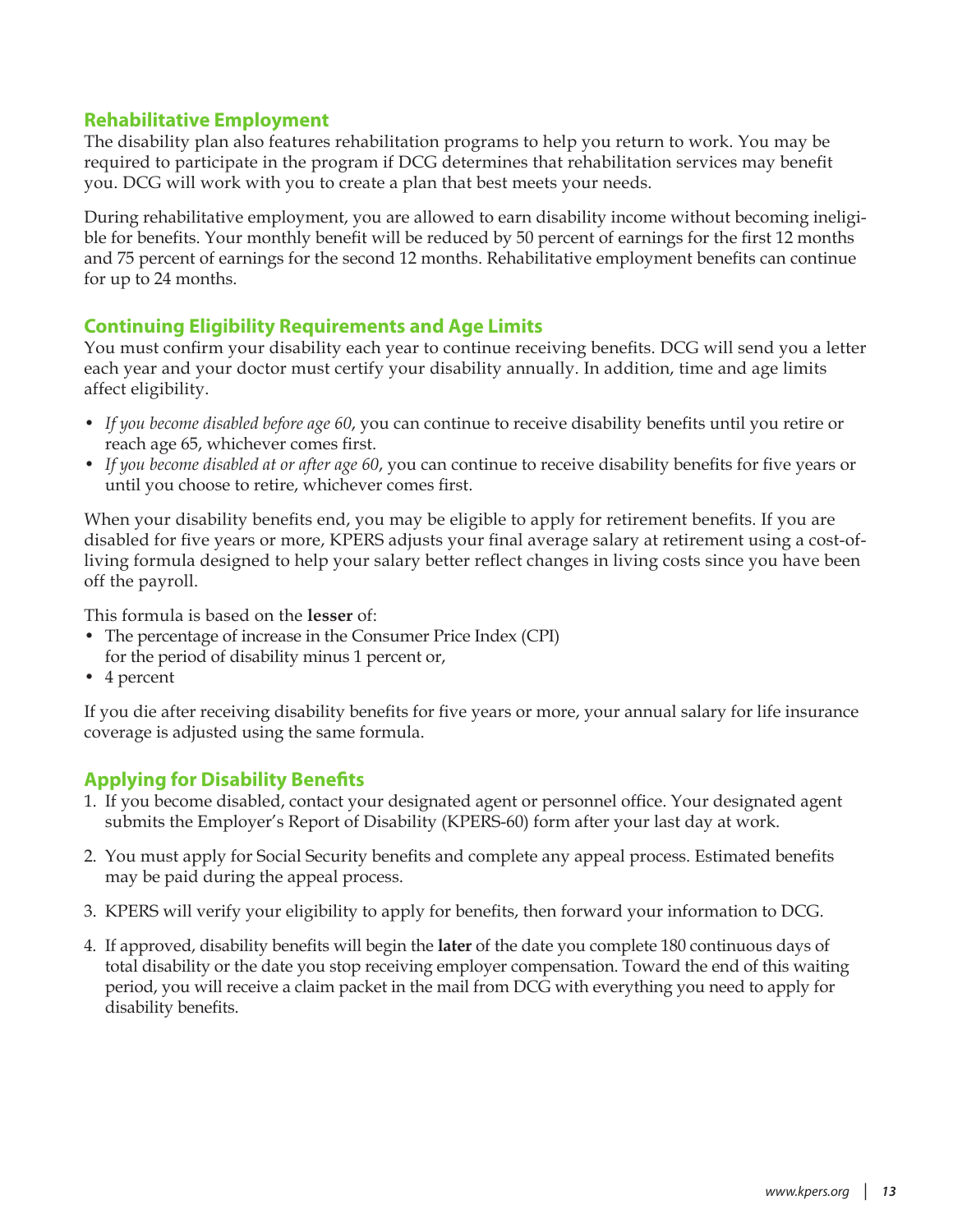# <span id="page-13-0"></span>Active Member Death Benefits

If you die before retirement, we return your contributions and interest in a lump sum to your beneficiary. In certain situations, your spouse may be able to choose a monthly benefit instead of receiving your contributions. (See "Surviving Spouse Benefit Option" on [page 17.](#page-16-1)) Your beneficiary also receives the death benefit from your basic life insurance and any optional life insurance. Group life insurance benefits are nontaxable to your beneficiary. You can name different beneficiaries for your retirement and life insurance benefits.

Basic Group Life Insurance is automatic and at *no cost to you.*

### **Basic Group Life Insurance**

You have basic group life insurance equal to 150 percent of your annual salary. Your employer pays for the cost of this benefit.

#### **Job-Related Death**

If you die from an on-the-job accident, your spouse will receive a monthly benefit based on 50 percent of your final average salary, less Workers' Compensation. The minimum benefit is \$100 per month. He or she will also receive a \$50,000 lump-sum payment. Job-related death benefits are nontaxable because they are "service-connected" benefits. These benefits are in addition to your life insurance and returned contributions.

If you do not have a spouse, other family members are eligible in this order of preference:

- Children up to age 18, or 23, if a full-time student
- Dependent parents

#### **Optional Group Life Insurance**

Optional group life insurance provides you with additional coverage beyond your basic life insurance. You decide how much coverage you need and you pay the cost of this additional coverage through payroll deduction. Many employers offer optional group life insurance, including the State of Kansas. Check with your employer about participation.

Coverage amounts range from \$5,000 to \$250,000 in \$5,000 increments. New employees are eligible for an initial \$50,000 of guaranteed coverage *without* proof of good health within 30 days of their hire date. You must provide proof of good health for amounts over \$50,000. Optional life insurance premiums are automatically deducted from your pay.

**Starting or Increasing Coverage**: You can start or increase coverage *at any time* with proof of good health.

**Actively at Work**: If, due to sickness or injury, you are not actively at work on the effective date, your optional group life insurance will not become effective *until* the first day following the date of your return to active work.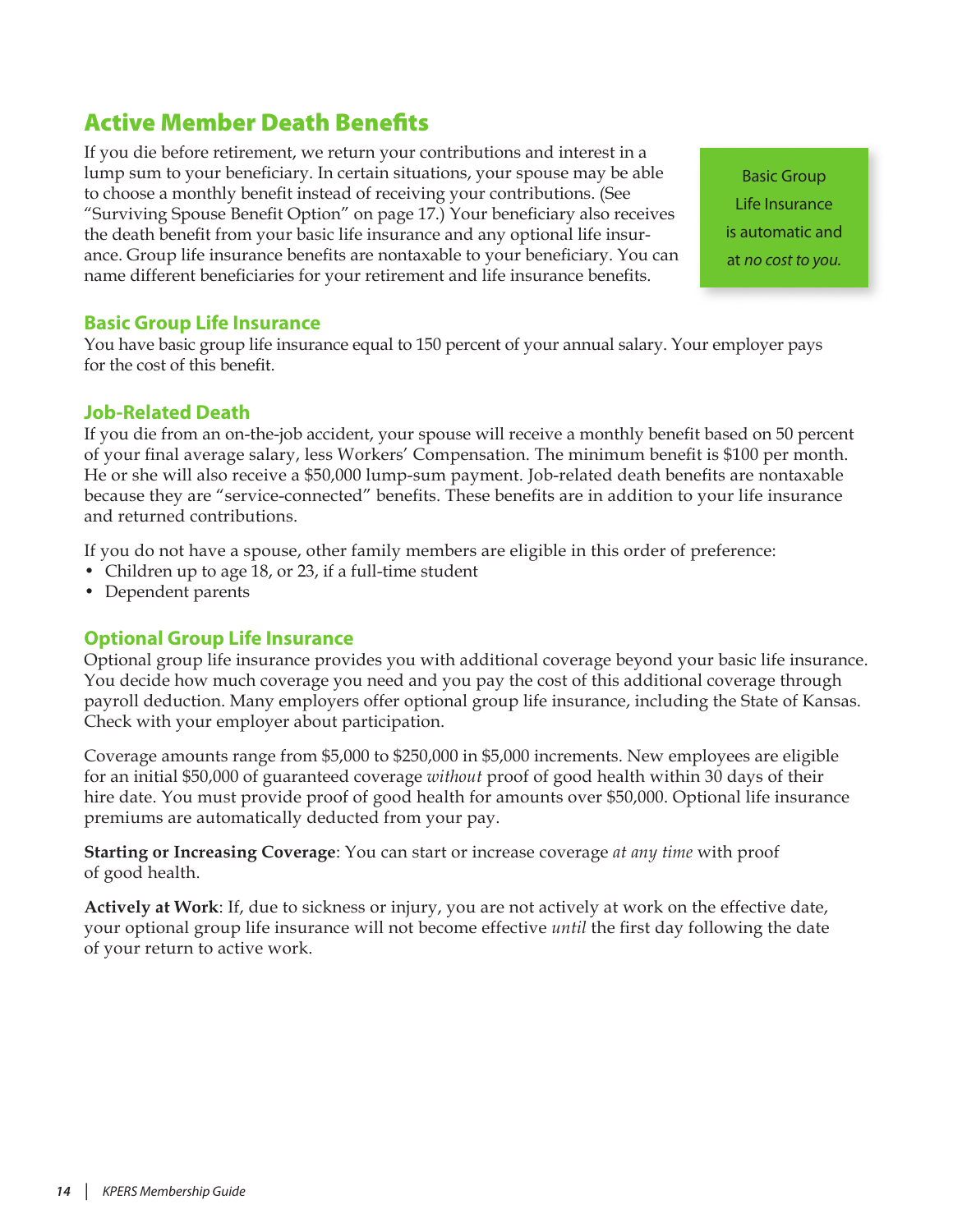**Family Status Change**: You can enroll for or increase your coverage by up to \$25,000 (subject to the plan maximum of \$250,000) *without* proof of good health, within 30 days of a family status change like marriage, divorce, birth or adoption.

**Accelerated Death Benefit**: If you are diagnosed as terminally ill with 12 months or fewer to live, you may be eligible to receive up to 100 percent of your life insurance *instead* of your beneficiary receiving a death benefit.

### **If You Leave Employment or Retire**

If you retire, end employment or move to a position not covered by KPERS, your basic and any optional insurance will end. You can continue your coverage through a *conversion* or *portability* option within 31 days of ending employment. Individual whole life insurance and portable group term life insurance offer different features to satisfy the needs of a broad range of members. You should weigh the costs and benefits before deciding which option is right for you.

**Conversion to an Individual Policy**: When you convert to an individual policy, your life insurance will change from term insurance to a whole life plan of insurance. Although a whole life plan of insurance is generally more expensive, this type of policy builds cash value, offers level premiums, and pays the face amount of insurance at your death. You can convert up to the full amount of your current insurance coverage without proof of good health, but you cannot convert any more than you currently have.

**Portable Term Life Insurance**: Portable term life insurance can provide affordable short-term protection if you change jobs or retire. Term life insurance is not intended to provide level lifetime coverage. The benefit decreases according to a specified schedule and coverage ends at age 70. Your premiums also will increase as you get older.

Your designated agent can provide either a life insurance conversion or portability form, or you can download one from our web site. The completed form is sent directly to the insurance company for processing, and the insurance company will contact you directly with any questions.

Special rules apply if you leave employment due to a disability or military service. See your designated agent for details.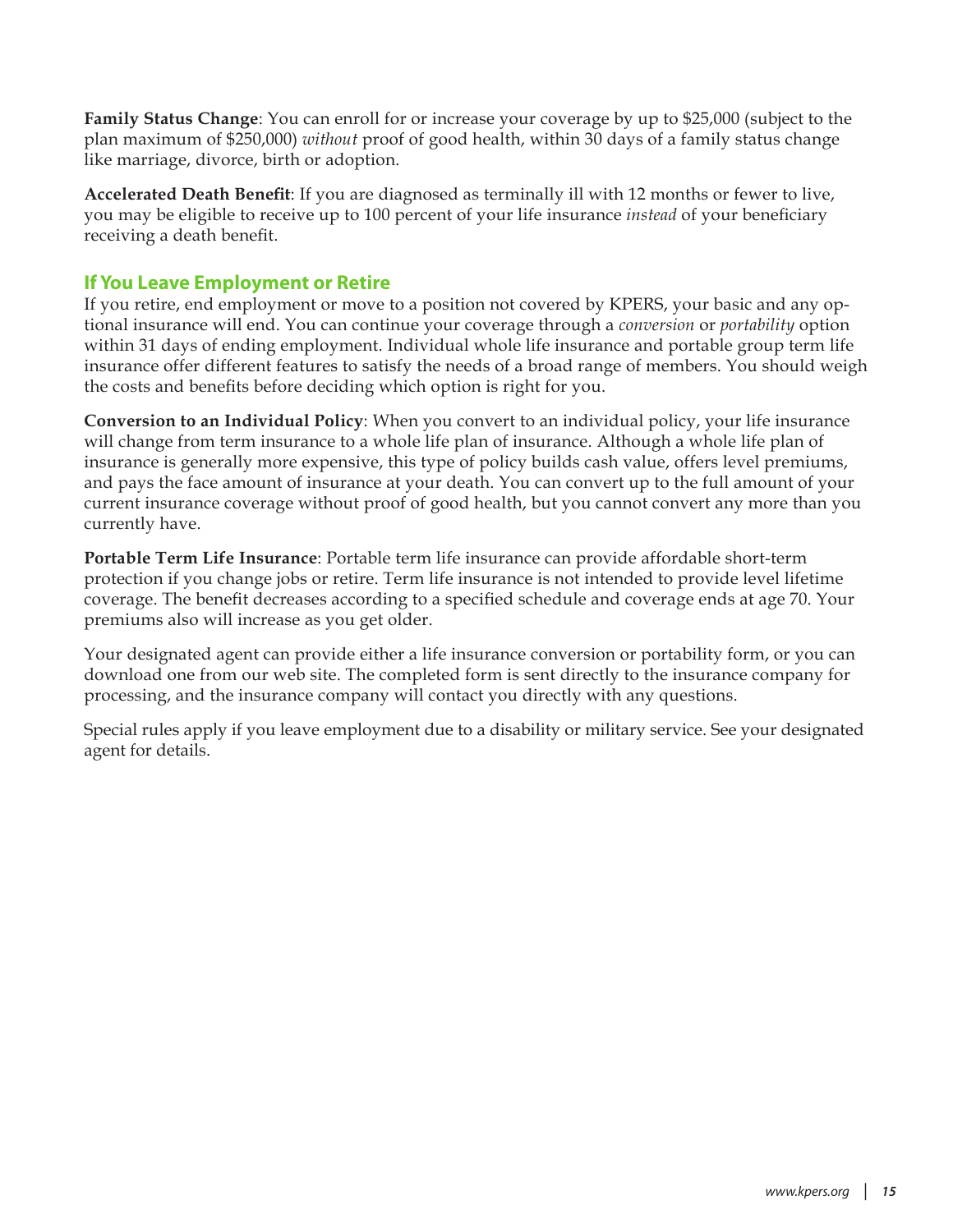# <span id="page-15-0"></span>Naming Your Beneficiary

# **What Your Beneficiary Receives if You Are an Active Member**

- Basic group life insurance (150 percent of your annual salary)
- Any optional group life insurance
- Returned contributions and interest or continuing monthly benefit for spouse if you meet the criteria (See "Surviving Spouse Benefit Option" on [page 17.](#page-16-1))

# **Who Can You Name as Beneficiary**

You can choose:

- A living person.
- A trust.
- Your estate.
- Any combination of these options.

If you choose more than one beneficiary, each will share your benefits equally. You can name separate beneficiaries for your retirement benefits and life insurance. You can also name a contingent beneficiary to receive your benefits if your primary beneficiary is not living. A contingent beneficiary will receive benefits only if no primary beneficiary survives you. As with the primary beneficiary, you can name more than one and each will receive equal shares of your benefit.

You can add or change beneficiaries at any time by completing a Designation of Beneficiary (KPERS-7/99) form. You can download one at www.kpers.org or get one from your designated agent. Only members can complete the form. Even conservators, guardians and those with power of attorney cannot select or change a Retirement System beneficiary. The change is not effective until we receive your form in our office.

**Each time you complete a beneficiary form, it cancels all those you have previously completed.** Every time you complete the form, be sure to fill in both the primary and contingent beneficiary sections if you intend to have a contingent beneficiary. If you complete only the contingent section and leave the primary blank, you will have no primary beneficiary, even if a past form names one.

Have you reviewed your beneficiary lately?

### **Reviewing Your Designation**

It is important to keep your beneficiary designation up-to-date. Review your designation whenever you have a significant life event.

- Marriage
- Divorce
- A birth or adoption in your family
- A death in your family

### **Naming a Minor Child as Beneficiary**

If you name a minor child as a primary beneficiary, lump sum benefit amounts under \$10,000 will be paid out under the Kansas Uniform Transfer to Minors Act. The Retirement System will send the guardian or custodian a form to complete and the benefit is paid to that individual on behalf of the minor. If the benefit is \$10,000 or more, Kansas law requires a conservator be appointed to receive the benefit on the child's behalf.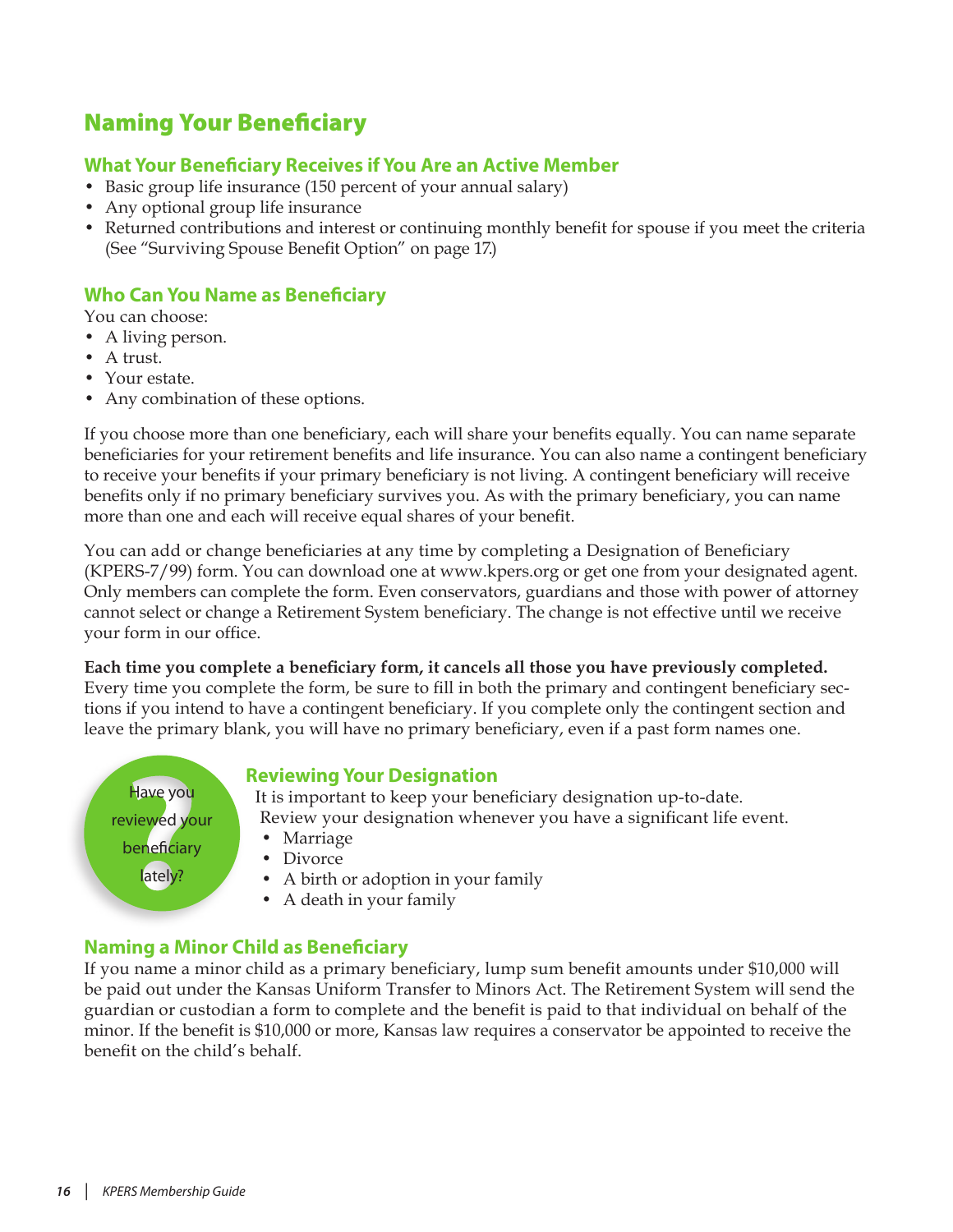# <span id="page-16-0"></span>**Especially for Retirees**

The Retirement System provides a \$4,000 retiree death benefit to your beneficiary. As with active members, you can choose a living person, a trust, your estate or a combination of these options. You can also name a funeral establishment to directly receive your death benefit for funeral expenses. The \$4,000 death benefit is exempt from Kansas income tax, but is included in income for federal taxes. The benefit is taxable income to a beneficiary.

How a funeral establishment receives the benefit determines who is responsible for the taxes.

- If you directly designate a funeral establishment, the establishment receives \$4,000 and pays the taxes.
- If your beneficiary assigns the benefit to a funeral establishment, your beneficiary is responsible for the taxes. KPERS will send the beneficiary a 1099-R form the following January for his or her tax return.

If you designate a funeral establishment, you also need to name a primary beneficiary to receive any remaining contributions you may have in your account at the time of your death. Only the \$4,000 death benefit can be paid to a funeral establishment.

## **If You Don't Name a Beneficiary**

If you do not have a living primary or contingent beneficiary when you die, the Retirement System must follow a line of descendants by Kansas law.

- 1. Spouse
- 2. Dependent children
- 3. Dependent parents
- 4. Non-dependent children
- 5. Non-dependent parents
- 6. Estate of the deceased member

A dependent is a parent or child who relies on you for at least half of his or her support.

# <span id="page-16-1"></span>Surviving Spouse Benefit Option

If you die before retirement, your spouse may be able to receive a monthly benefit for the rest of his or her life, instead of receiving your returned contributions and interest. You must have designated your spouse as your sole primary retirement beneficiary.

**Situation #1 ...** *If you were eligible to retire*, your spouse begins receiving a monthly benefit immediately.

**Situation #2 ...** *If you were not yet eligible to retire but had ten years of service*, your spouse begins receiving a monthly benefit when you would have reached age 55.

You can name contingent beneficiaries or separate beneficiaries for your life insurance without affecting this benefit option.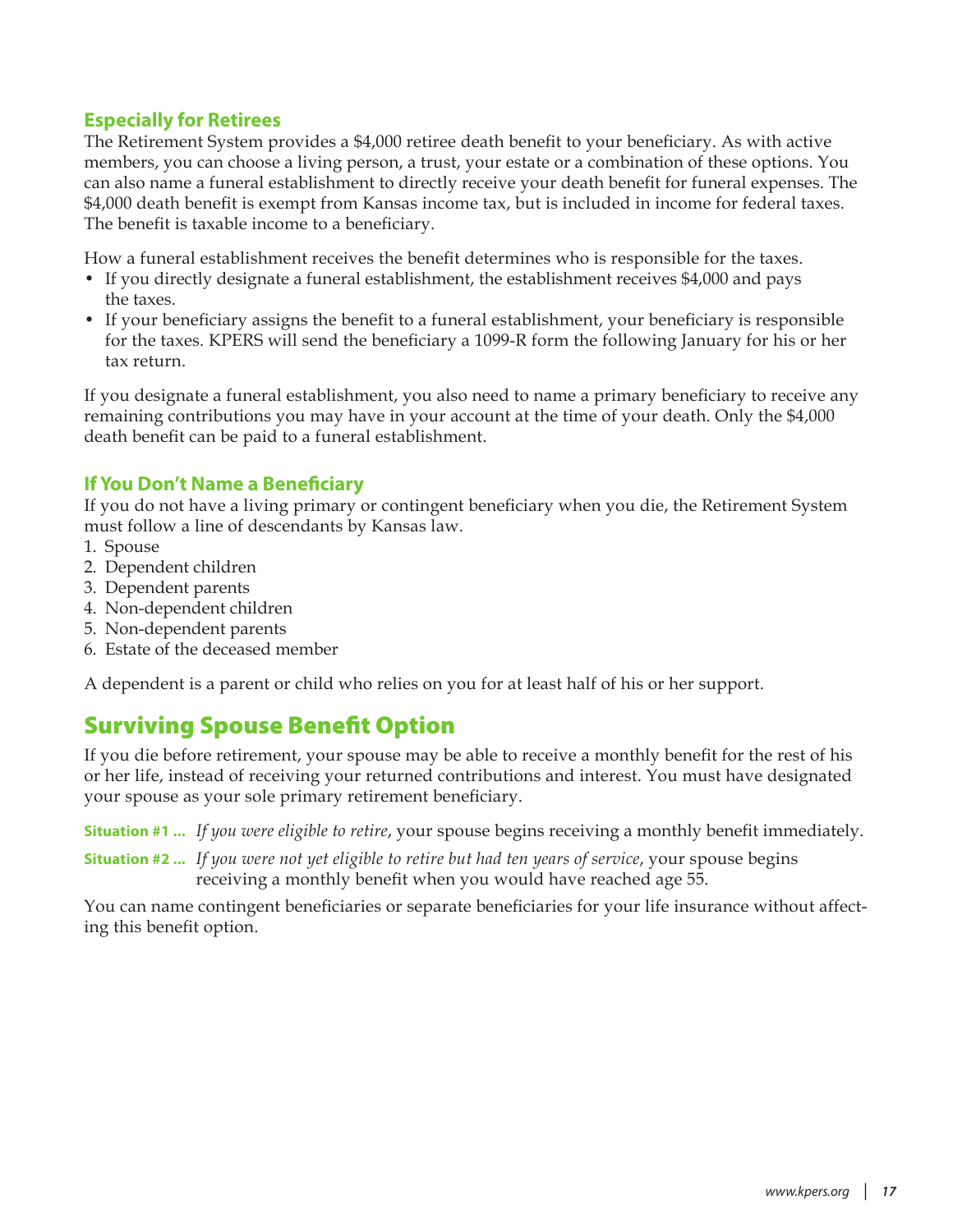# <span id="page-17-1"></span><span id="page-17-0"></span>Military Service and Your Benefits

If you are called to active military service, you need to notify your employer. Your employer will notify the Retirement System as needed. Employers are required to give you the same rights and benefits that they would give to an employee on a non-military leave of absence. You also have a few additional benefits.

### **Life Insurance**

- Basic life insurance continues during periods of active military duty at no cost to you. Once you return from active duty, your basic life insurance will stop if you do not immediately return to covered employment.
- Optional group life insurance continues for 16 months as long as you continue to pay the premiums to Minnesota Life. After 16 months, you can continue your coverage through a portability or conversion option.
- Optional coverage is reinstated if you return to covered employment within five years, even if you did not choose to convert to an individual policy. Your premiums will be based on your age when you return.

# **Disability Benefits**

There is no disability coverage during military service.

# **Receiving Retirement System Service Credit for Military Service**

Service credit is important when calculating your retirement benefit. You can increase your retirement benefit and possibly retire earlier by purchasing credit for your military service. When you return from military service, the Retirement System might be able to grant you service credit for your time away at no cost to you or you can purchase service credit for military service that was not granted. See [page 10](#page-9-1)  for more information about purchasing military service credit.

- If you are in the middle of a service credit purchase when called to active duty, your purchase resumes when you get back.
- Granted military service is limited to five years. You can purchase up to six years of military service regardless of how many years are granted.

### **When You Return From Active Military Service**

- 1. Notify your employer and return to work. Your employer will notify the Retirement System.
- 2. Notify your employer if you wish to reinstate your optional insurance. Your coverage will begin again at the previous coverage level with no waiting period or approval process.
- 3. Check with your employer about receiving granted service credit or purchasing service for the time you were on active military service.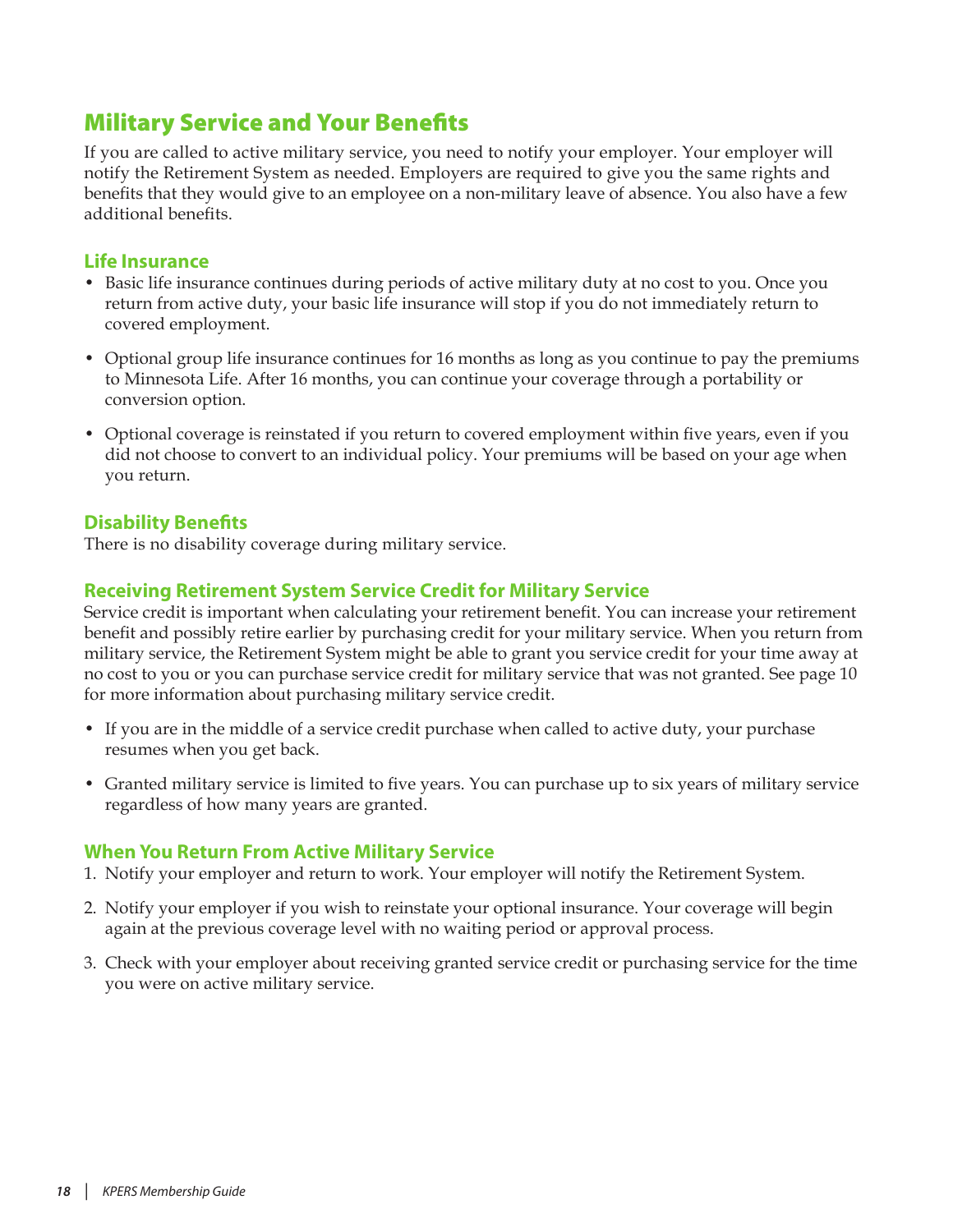# <span id="page-18-0"></span>Leaving Employment Before Retiring

If you leave covered employment, you can take your life insurance coverage with you through a conversion or portability option. You can also choose to withdraw your contributions plus interest. If you withdraw, you will give up all Retirement System rights, benefits and service credit. Employer contributions made on your behalf stay with the Retirement System. You can receive your contributions as a direct payment to you or roll over the amount into an eligible retirement plan. The decision to withdraw could affect your financial future, especially if you have many years of public service and accumulated contributions. Please seek professional tax advice before withdrawing.

## **If You Are Vested (at least five years of service)**

You are **guaranteed** a monthly retirement benefit for the rest of your life if you leave your contributions in your account. Often, if you have a significant amount of service, your vested benefit is more valuable than the amount of your actual contributions. Keep your contributions with the Retirement System and apply for retirement benefits when you become eligible. Your contributions will continue to earn interest and you can withdraw them at any time if you change your mind.

If you do not withdraw your contributions, you will become an "inactive" member. Even though you're inactive, it is important to let us know if your address or phone number changes. If you return to covered employment and did not withdraw your contributions, you will immediately become a contributing active member again and keep the credit for your past public service.

## **If You Are Not Vested (less than five years of service)**

You are **not guaranteed** a retirement benefit. You need to withdraw your account balance **within five years** of the date you end employment. After five years, your contributions stop earning interest and you forfeit your service credit.

If you do not withdraw and you return to covered employment within five years, you will keep the credit for your past public service. Except in the case of certain grace periods for temporarily inactive members, you will return as a Tier 2 member, even if you were Tier 1 when you left.

If you are Tier 1 and reach age 65 within the five-year period, you may apply for retirement benefits.

### **Options for Withdrawing Your Contributions**

You can apply to withdraw your contributions anytime 31 days after you end employment.

- **Option #1 ...** Roll your contributions over into an eligible retirement plan like a 457(b) deferred compensation plan, 403(b) annuity, 401(k) plan, individual retirement account (IRA), or a qualified retirement plan. This option allows you to defer paying taxes until a later date. The type of plan that can accept your rollover is determined by whether or not you have already paid taxes on your contributions.
- **Option #2 ...** Have your contributions paid directly to you. You will owe federal taxes and possibly a 10 percent federal penalty.

Direct rollovers allow you to defer federal taxes.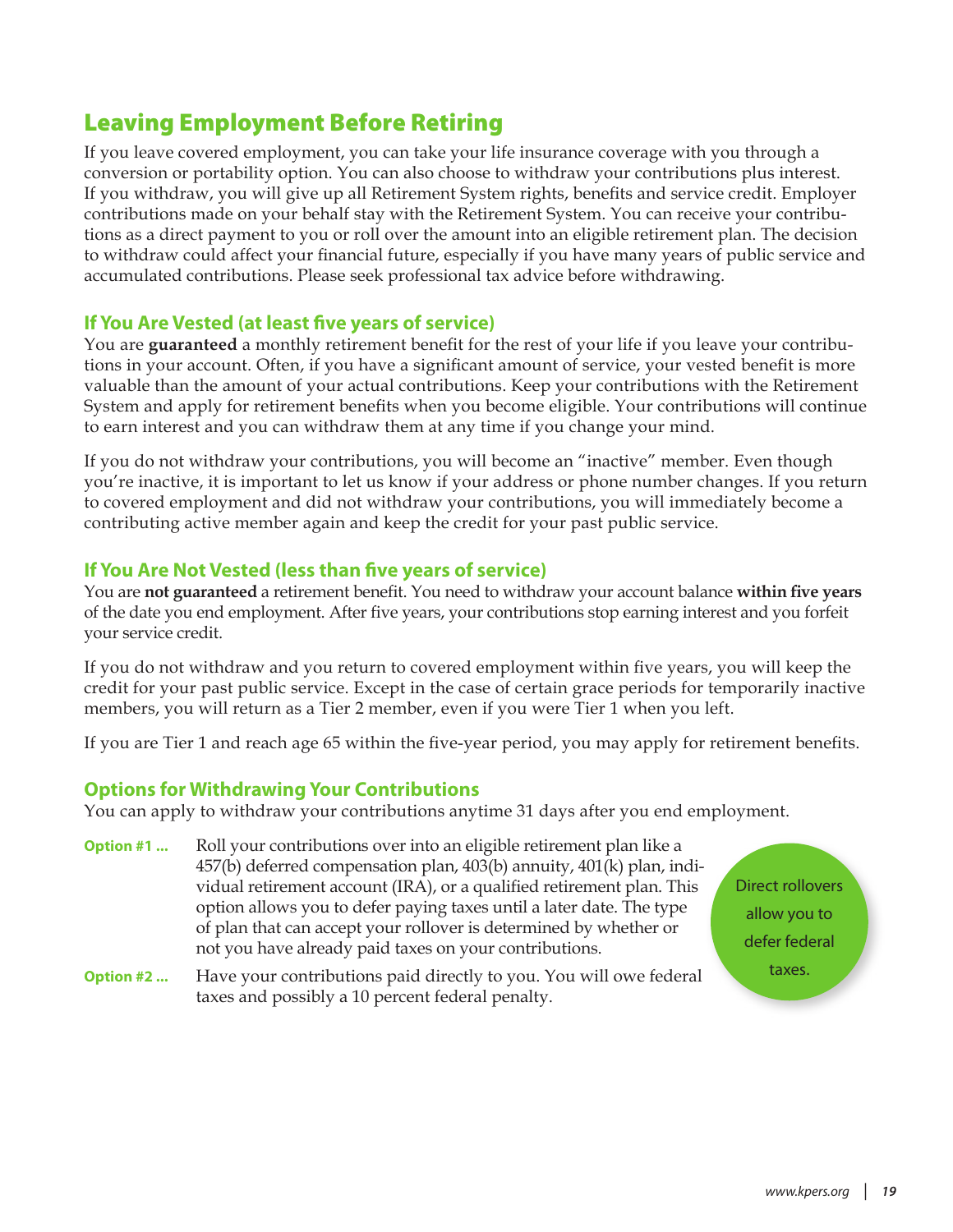# <span id="page-19-0"></span>**Reasons to Roll Over Contributions Instead of Taking a Direct Payment**

- Preserve your past efforts toward saving for retirement.
- Keep from paying taxes right away, giving your money more time to compound.
- Avoid paying federal penalties for early distribution.

#### **The Withdrawal Process**

- 1. Download an Application for Withdrawal of Contributions form (KPERS-13) at www.kpers.org or get one from your designated agent.
- 2. Your designated agent completes the employer section of the withdrawal application if you recently left employment. Complete your part of the application and send it to the Retirement System.
- 3. When we receive your completed application, we will send payment within four weeks.
- 4. KPERS will send you a 1099-R form the following January for your federal income tax return.

# Divorce and Your Benefits

KPERS contributions that you have accumulated during marriage are considered marital assets. If you divorce before or after retiring, a former spouse may be able to receive part of your benefit or contributions. A former spouse can receive payment from the Retirement System under a Qualified Domestic Relations Order (QDRO) when you withdraw, retire or die. Please seek legal counsel if this situation applies to you.

#### **Withdrawal**

If you end employment before you retire and withdraw your contributions, your former spouse may be awarded part of your payment.

#### **Retirement**

When you retire, your former spouse may be awarded either a lump-sum payment or a percent of each monthly benefit. If you are already retired when you divorce, a QDRO may become effective immediately, with your former spouse receiving part of your monthly benefit.

#### **Death**

If you die *before* retirement, your former spouse may be awarded part of your contributions or death benefit.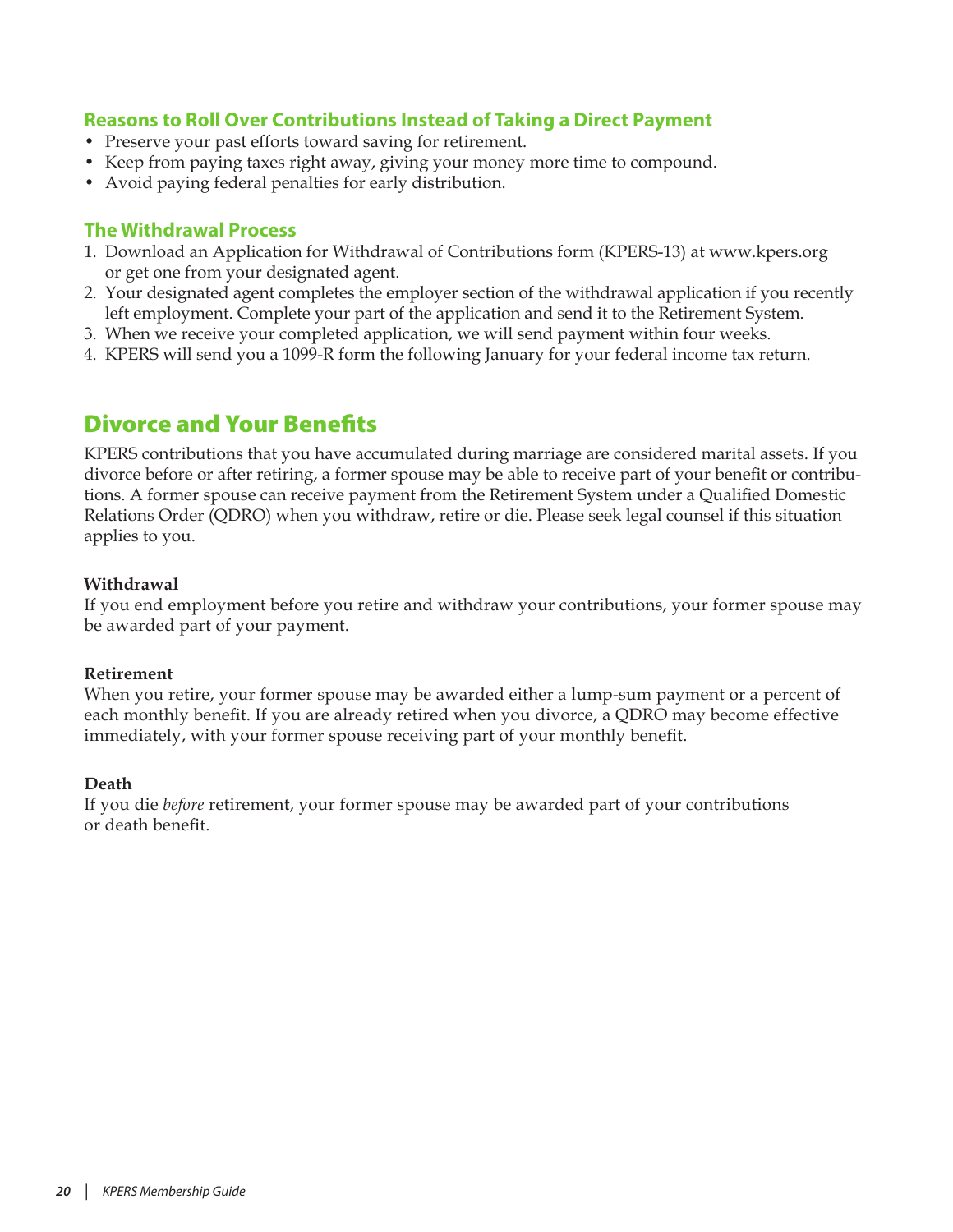# <span id="page-20-0"></span>You'll Need More Than Just Your Pension

For financial security in retirement, you'll need to depend on other sources of income in addition to KPERS. While an important part of your retirement income, your KPERS benefits will be just one part. KPERS was designed to *supplement* Social Security benefits and your personal savings. As you work and earn service credit with KPERS, it is equally important to save on your own.

Most financial advisors say you'll need at least 70 to 80 percent of your working income to comfortably maintain your standard of living in retirement. Your retirement income will most likely come from three sources – your pension benefits from KPERS, Social Security and your personal savings and investments. This model of retirement planning is commonly referred to as the "three-legged stool" theory of retirement planning. These three sources together will help you replace the income you now earn from working.

| <b>Retirement Planning Helpful Links</b>                                                     |
|----------------------------------------------------------------------------------------------|
| Kansas Public Employees Retirement System<br>www.kpers.org                                   |
| <b>Social Security Administration</b><br>www.ssa.gov                                         |
| <b>American Savings Education Council</b><br>www.choosetosave.org                            |
| Kansas Public Employees Deferred Compensation Plan<br>www.accesskansas.org/employee/ing.html |

### **Personal Savings**

Your personal savings is up to you. Personal savings can come in many forms including savings accounts, certificates of deposit, individual stocks, bonds, mutual funds and individual retirement accounts. Each option offers different benefits and risks as well as different rates of return on investment.

|       | <b>Savings Per Month</b> |          |          |           |           |  |  |
|-------|--------------------------|----------|----------|-----------|-----------|--|--|
|       |                          | \$25     | \$50     | \$75      | \$100     |  |  |
|       | 5                        | \$1,790  | \$3,580  | \$5,370   | \$7,160   |  |  |
|       | 10                       | \$4,300  | \$8,601  | \$12,901  | \$17,202  |  |  |
| Years | 15                       | \$7,822  | \$15,643 | \$23,465  | \$31,286  |  |  |
|       | 20                       | \$12,760 | \$25,520 | \$38,280  | \$51,041  |  |  |
|       | 25                       | \$19,687 | \$39,373 | \$59,060  | \$78,847  |  |  |
|       | 30                       | \$29,402 | \$58,803 | \$88,205  | \$117,606 |  |  |
|       | 35                       | \$43,027 | \$86,055 | \$129,082 | \$172,109 |  |  |

compensation plans, 403(b) annuity plans or individual retirement accounts (IRAs). State of Kansas employees can participate in the Kansas Public Employees Deferred Compensation Plan, a 457(b) plan administered by ING Financial Services. Many local governments have adopted the State's plan or sponsor similar plans. Most KPERS school members are eligible to participate in a 403(b) plan through their school districts. Check with your employer about participation.

One way you can accumulate personal savings for retirement is through taxsheltered plans like 457(b) deferred

Example assumes regular monthly contributions and a 7 percent rate of return on investment. www.ingretirementplans.com: Reach Your Investment Objectives - Future Value calculator

### **It's Important to Start Early**

Time is of the essence. Now is the best time to start saving for your future. With Social Security and KPERS, the number of years you pay into the system is important. Personal savings and investments have a similar return on contributions. It's better to get started sooner, even with a small amount of money, than later. Throughout your working career, you should make saving a high priority. The "Savings Per Month" chart above shows how much you might be able to save by investing regular monthly contributions in a tax-sheltered savings plan.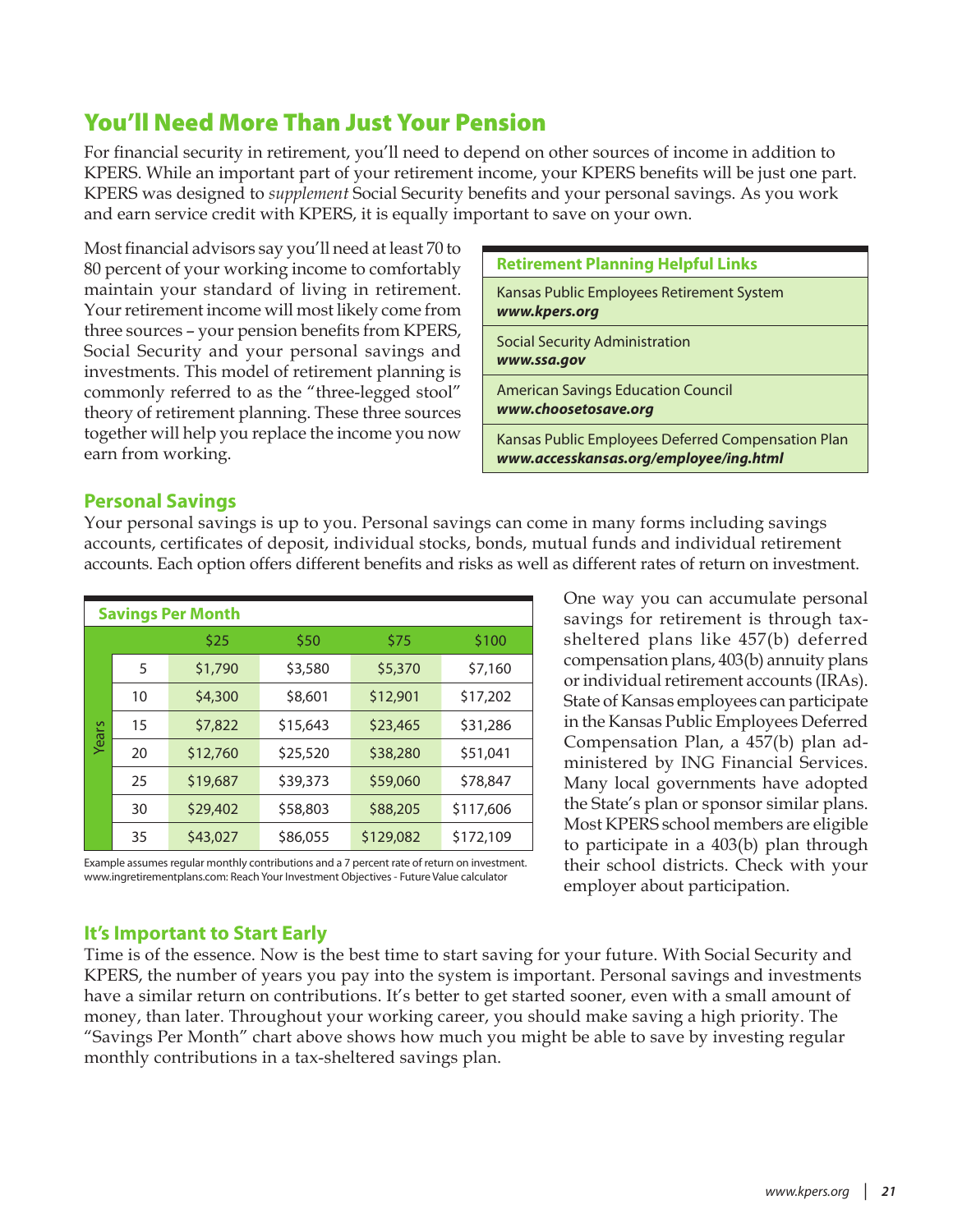# <span id="page-21-0"></span>When Can You Retire?

Your age and the amount of service credit you have determines when you can retire, in addition to whether you are in Tier 1 or Tier 2.

Your age equals your age at your last birthday. Additional months do not count. However, two quarters of service credit round to the next year. *For example:* 9.5 years will round to ten years of service.

You can usually combine years of service credit in any of the three retirement plans. However, a separate benefit will be calculated for each plan. Specific guidelines apply. Please contact the Retirement System to make sure you meet all the requirements to retire.

### **Tier 1**

- Age 65 with at least one year of service credit
- Age 62 with at least ten years of service credit
- Any age when your age and years of service credit added together equal 85 (85 points)

#### **Retiring with 85 Points**

You can retire anytime with "85 points." The 85 point rule is when your age and years of service credit added together equal 85. Every year you work, you will gain two points – one for each birthday and one for the year of service credit. The 85 point rule is only one of three ways you can qualify for retirement.

| Tier 1 - Use this worksheet to find out when you'll have 85 points                 |                              |  |  |  |
|------------------------------------------------------------------------------------|------------------------------|--|--|--|
|                                                                                    | <b>Example</b>               |  |  |  |
|                                                                                    | John is 50 years old.        |  |  |  |
| 2. Your current years of service:                                                  | He has 25 years of service.  |  |  |  |
| 3. *Your current point total (Line $1 +$ Line 2):                                  | $50 + 25 = 75$ points now    |  |  |  |
| 4. Number of points needed (85 - Line 3):                                          | $85 - 75 = 10$ points needed |  |  |  |
| 5. Number of years to reach 85 points (Line $4 \div 2$ ):                          | $10 \div 2 = 5$ years to go  |  |  |  |
|                                                                                    | 50 years old                 |  |  |  |
| 7. You will have 85 points at age (Line $5 +$ Line 6):                             | $50 + 5 = 55$ years old      |  |  |  |
| * If line 3 is greater than or equal to 85, you can retire now with full benefits. | John can retire at age 55.   |  |  |  |

### **Retiring Early**

You can receive reduced benefits beginning at age 55 with ten years of service. The earlier you retire, the more your benefit is reduced. Benefits are reduced by 0.6 percent for each month you are between age 55 and 60, and 0.2 percent for each month you are between age 60 and 62.

| If You Retire Early  Tier 1 |                                   |                  |  |  |
|-----------------------------|-----------------------------------|------------------|--|--|
| Age                         | <b>Example</b>                    | <b>Reduction</b> |  |  |
| 62                          | Full benefit = $$1,500/m$ onth    | $0\%$            |  |  |
| 60                          | Reduced benefit = $$1,425/m$ onth | 5%               |  |  |
| 55                          | Reduced benefit = $$885/m$ onth   | 41%              |  |  |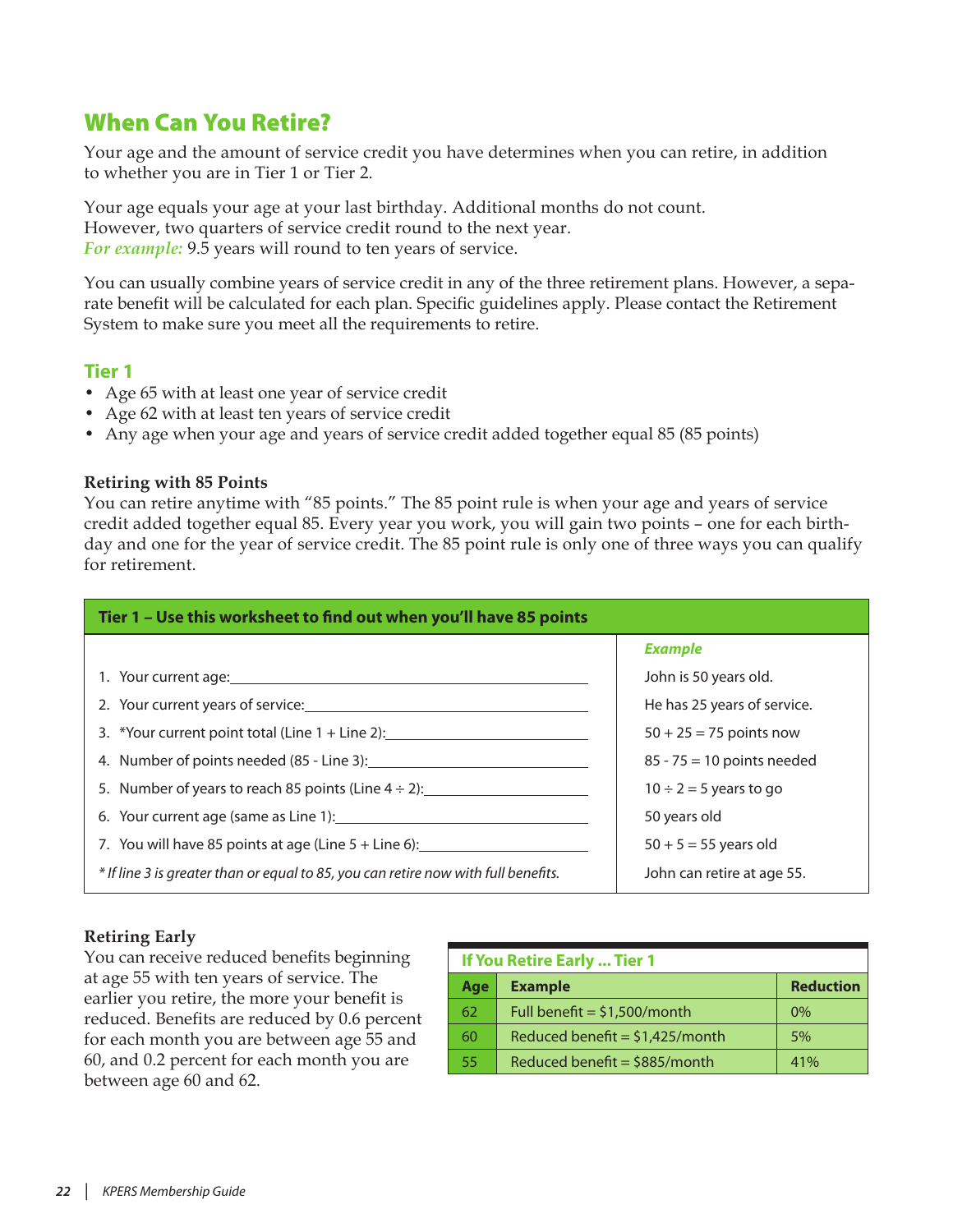# <span id="page-22-0"></span>**Tier 2**

- Age 65 with five years of service credit
- Age 60 with 30 years of service credit

### **Retiring Early**

You can receive reduced benefits beginning at age 55 with ten years of service. The earlier you retire, the more your benefit is reduced. If you retire before age 60 with *at least* 30 years of service, there is less of a reduction to your benefit.

| If You Retire Early  Tier 2 |                                                |                  |                                               |                  |  |
|-----------------------------|------------------------------------------------|------------------|-----------------------------------------------|------------------|--|
| Age                         | <b>Example - less than 30 years of service</b> | <b>Reduction</b> | <b>Example - at least 30 years of service</b> | <b>Reduction</b> |  |
| 65                          | Full benefit = $$1,500/m$ onth                 | $0\%$            | Full benefit = $$1,500/m$ onth                | 0%               |  |
| 60                          | Reduced benefit = $$975/m$ onth                | 35%              | Full benefit = $$1,500/m$ onth                | 0%               |  |
| 55                          | Reduced benefit = $$636/m$ onth                | 57.5%            | Reduced benefit = $$1,068/m$ onth             | 28.75%           |  |

# Correctional KPERS Members

As a Correctional member, you may be eligible to retire at an earlier age than regular KPERS members. To qualify for these Correctional age and service requirements, you must work in a Group A or Group B position for at least three years *immediately* before retirement and retire on the first day of the month after your last day on the payroll.

**Group A** generally includes:

• Most corrections officers and their supervisors.

**Group B** generally includes:

• Correctional institution employees in certain power plant positions, correctional industries, food service supervision or maintenance operation supervision who have regular contact with inmates.

If you do not qualify for either of these categories, your age and service requirements for retirement are the same as regular KPERS members. If you have questions or are unsure of your position classification, see your designated agent. Group A and Group B qualifications are specific to correctional positions. In addition, as KPERS members, you will also be a Tier 1 or Tier 2 member.

### **If You Leave Employment Before Retiring**

If you leave Correctional employment and wait to retire, you will become a *regular* inactive KPERS member as long as you don't withdraw your contributions. Regular KPERS age and service requirements will apply when you retire. Your benefits will have a greater reduction for early retirement.

### **Retiring With Full Benefits – Group A**

### **Tier 1**

- Age 55 if employed in a Group A position for at least three years *immediately* before retirement
- Any age when your age and years of service credit added together equal 85 (85 points)

### **Tier 2**

• Age 55 with ten years of service, including three years in a Group A position *immediately* before retirement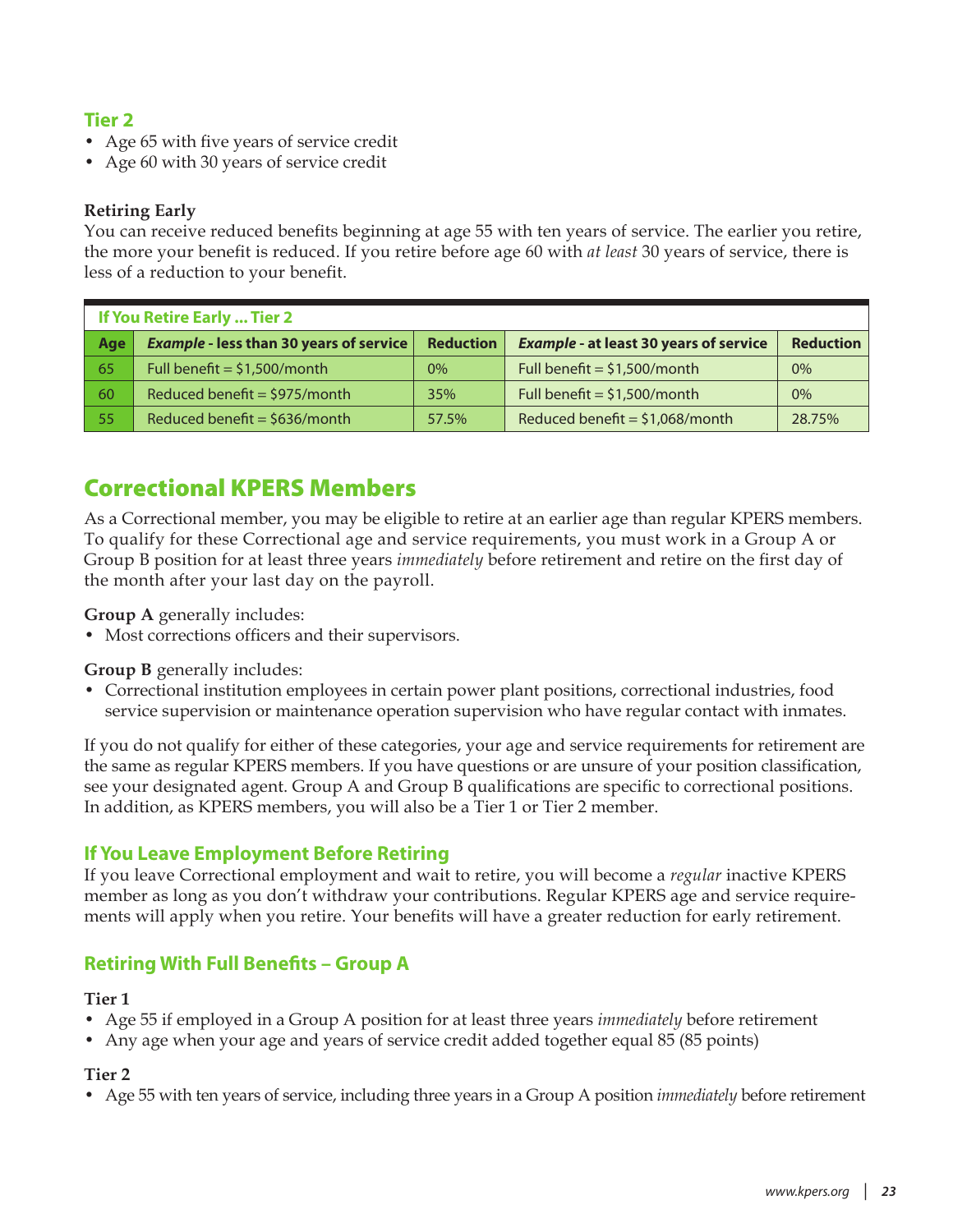# **Retiring Early – Group A**

You can receive reduced benefits beginning at age 50 with 10 years of service. Generally, the earlier you retire, the more your benefits are reduced. You must be employed in a Group A position at least three years *immediately* before retirement.

#### **Tier 1**

• Benefits are reduced by 0.2 percent for each month you are under age 55.

#### **Tier 2**

• Benefits are reduced according to actuarial tables. There is a smaller reduction if you have *at least* 30 years of service.

| If You Retire Early  Tier 1, Group A |                                   |                  |  |  |
|--------------------------------------|-----------------------------------|------------------|--|--|
| Age                                  | <b>Example</b>                    | <b>Reduction</b> |  |  |
| 55                                   | Full benefit = $$1,500/m$ onth    | $0\%$            |  |  |
| 52                                   | Reduced benefit = $$1,392/m$ onth | 7.2%             |  |  |
| 50                                   | Reduced benefit = $$1,320/m$ onth | 12%              |  |  |

| If You Retire Early  Tier 2, Group A |                                                |                  |                                               |                  |  |
|--------------------------------------|------------------------------------------------|------------------|-----------------------------------------------|------------------|--|
| Age                                  | <b>Example - less than 30 years of service</b> | <b>Reduction</b> | <b>Example - at least 30 years of service</b> | <b>Reduction</b> |  |
| 55                                   | Full benefit = $$1,500/m$ onth                 | $0\%$            | Full benefit = $$1,500/m$ onth                | 0%               |  |
| 52 <sub>1</sub>                      | Reduced benefit = $$1,170/m$ onth              | 22%              | Reduced benefit = $$1,335/m$ onth             | 11%              |  |
| 50                                   | Reduced benefit = $$990/m$ onth                | 34%              | Reduced benefit = $$1,245/m$ onth             | 17%              |  |

# **Retiring With Full Benefits – Group B**

#### **Tier 1**

- Age 60 if employed in a Group B position at least three years *immediately* before retirement
- Any age when your age and years of service credit added together equal 85 (85 points)

### **Tier 2**

• Age 60 with ten years of service, including three years in a Group B position *immediately* before retirement

### **Retiring Early – Group B**

You can receive reduced benefits beginning at age 55 with 10 years of service. Generally, the earlier you retire, the more your benefits are reduced. You must be employed in a Group B position at least three years *immediately* before retirement.

#### **Tier 1**

• Benefits are reduced by 0.2 percent for each month you are under age 60.

#### **Tier 2**

• Benefits are reduced according to actuarial tables. There is a smaller reduction if you have *at least* 30 years of service.

| If You Retire Early  Tier 1, Group B |                                   |                  |  |  |
|--------------------------------------|-----------------------------------|------------------|--|--|
| Age                                  | <b>Example</b>                    | <b>Reduction</b> |  |  |
| 60                                   | Full benefit = $$1,500/m$ onth    | $0\%$            |  |  |
| 57                                   | Reduced benefit = $$1,392/m$ onth | $7.2\%$          |  |  |
| 55                                   | Reduced benefit = $$1,320/m$ onth | 12%              |  |  |

| If You Retire Early  Tier 2, Group B |                                                |                  |                                               |                  |  |
|--------------------------------------|------------------------------------------------|------------------|-----------------------------------------------|------------------|--|
| Age                                  | <b>Example - less than 30 years of service</b> | <b>Reduction</b> | <b>Example - at least 30 years of service</b> | <b>Reduction</b> |  |
| 60                                   | Full benefit = $$1,500/m$ onth                 | $0\%$            | Full benefit = $$1,500/m$ onth                | 0%               |  |
| 57                                   | Reduced benefit = $$1,162/m$ onth              | 22.5%            | Reduced benefit = $$1,331/m$ onth             | 11.3%            |  |
| 55                                   | Reduced benefit = \$982/month                  | 34.5%            | Reduced benefit = $$1,241/m$ onth             | 17.3%            |  |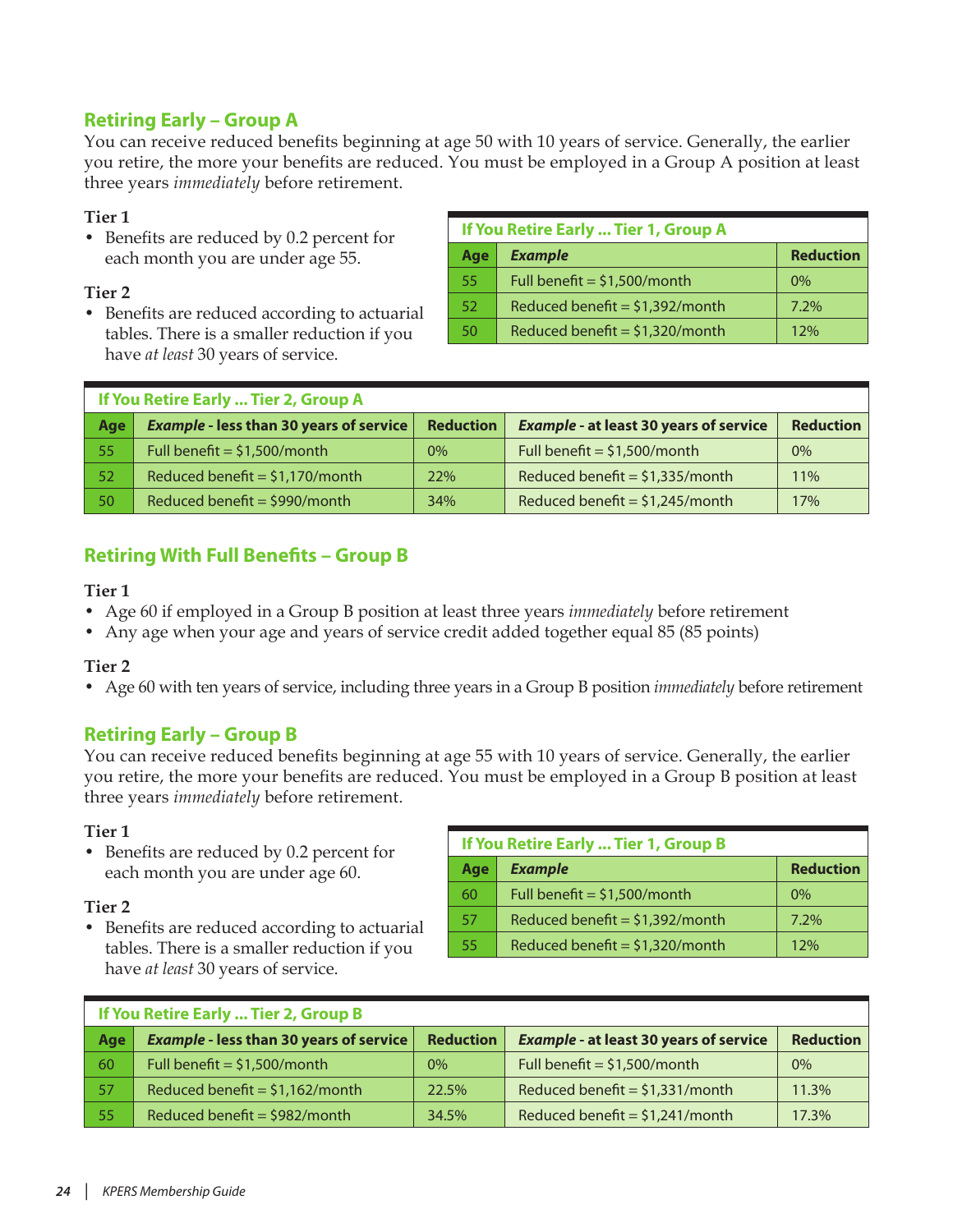# <span id="page-24-0"></span>Calculating Your Retirement Benefit

You can calculate your own estimate using the table on [page 26](#page-25-1). For a more detailed look, try our online benefit calculator at www.kpers.org. Click on "Estimate Your Benefit" and enter your own information from your annual statement. The calculator lists benefit estimates based on the information you enter.

| KPERS retirement benefits are calculated using the following formula: |  |                                                                                       |  |     |         |          |
|-----------------------------------------------------------------------|--|---------------------------------------------------------------------------------------|--|-----|---------|----------|
|                                                                       |  | Final average salary $x$ statutory multiplier $x$ years of service $=$ annual benefit |  |     |         |          |
| <i>Example:</i> \$30,000 $\mathbf{x}$                                 |  | 1.75%                                                                                 |  | -30 | $=$ $-$ | \$15,750 |

# **Final Average Salary**

### **Tier 1**

*If your membership date is on or after July 1, 1993*, your final average salary is:

• A three-year salary average **excluding** additional compensation.\* This three-year average is based on your three highest years of pay during your career. They do not have to be continuous years.

*If your membership date is before July 1, 1993, or you were in your "year of service" waiting for membership on July 1, 1993*, your final average salary is the higher of:

- A three-year salary average **excluding** additional compensation.\* This three-year average is based on your three highest years of pay during your career. They do not have to be continuous years.
- A four-year salary average **including** additional compensation.\* This four-year average is based on your four highest years of pay during your career. They do not have to be continuous years.

KPERS will calculate both options and use whichever is higher to calculate your retirement benefit. If add-on pay is included in your final average salary, it is spread over all the days that you worked in the calendar year you retired. It is not credited only to the quarter in which you left employment.

\***Additional Compensation** or "add-on pay" is compensation from your employer for unused sick leave, annual leave, etc. KPERS cannot use an early retirement incentive or severance pay as part of add-on pay when calculating your final average salary. School employees have special guidelines. Please contact the Retirement System.

### **Tier 2**

Your final average salary is an average of your five highest years of salary, **excluding** additional compensation, such as payments for unused sick and annual leave.

### **Final Average Salary Cap**

If your salary increases substantially from year to year, a cap on compensation may be used to calculate your final average salary. Generally, the cap applies when your salary changes and your position does not. For Tier 1, the cap is 15 percent. For Tier 2, the cap is 7.5 percent.

### **Statutory Multiplier**

The multiplier is a percentage set by law, and is the same for Tier 1 and Tier 2. You receive this percent of your final average salary for each year of service credit you have earned.

- 1.75 percent for participating years of service (years you work for an employer in a KPERScovered position)
- 1 percent or 0.75 percent for prior years of service (time worked for an employer before affiliation with KPERS)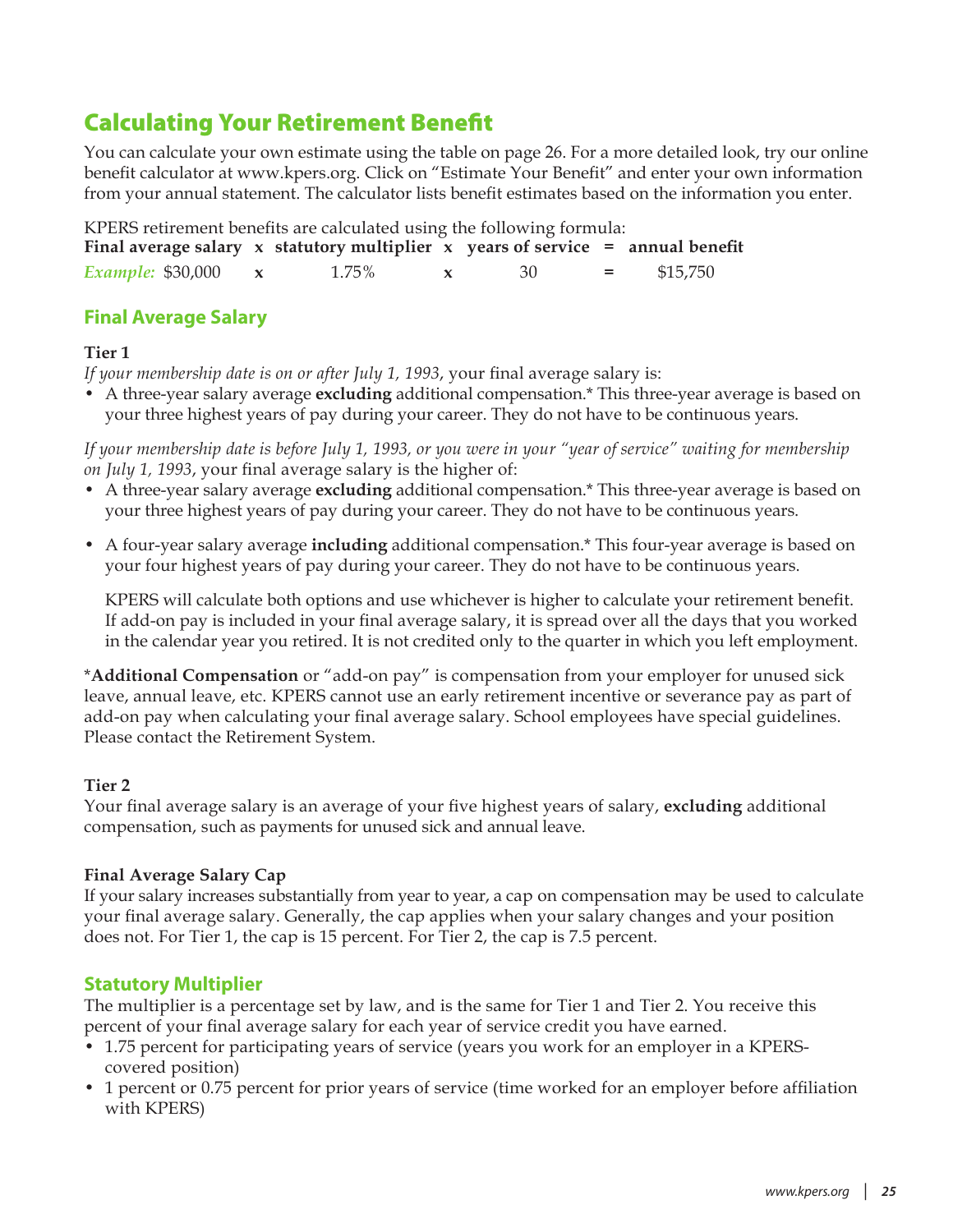<span id="page-25-1"></span><span id="page-25-0"></span>

| <b>Calculate Your Monthly Retirement Benefit</b>                           |                |           |          |       |  |  |
|----------------------------------------------------------------------------|----------------|-----------|----------|-------|--|--|
|                                                                            | <b>Example</b> |           | Yourself |       |  |  |
| 1. Enter your Final Average Salary (see previous section)                  | \$             | 30,000.00 | \$       |       |  |  |
| 2. Multiply by .0175 (1.75% multiplier)                                    | x              | .0175     | х        | .0175 |  |  |
| 3. Subtotal                                                                | \$             | 525.00    | \$       |       |  |  |
|                                                                            |                |           |          |       |  |  |
| Multiply #3 by your total number of years of participating service<br>4.   | Ś              | 525.00    | \$       |       |  |  |
| (30 years is used here for example purposes)                               |                | 30        |          | years |  |  |
| 5. Estimated <b>annual</b> retirement benefit                              | \$             | 15,750.00 | \$       |       |  |  |
|                                                                            |                |           |          |       |  |  |
| Divide #5 by 12 (months) to calculate your estimated monthly benefit<br>6. | Ś              | 15,750.00 | \$       |       |  |  |
|                                                                            |                | 12        | ÷        | 12    |  |  |
| 7. Estimated monthly retirement benefit with no survivor benefits          |                | 1,312.50  |          |       |  |  |

# **If You Have Credited and Non-Credited Prior Service**

Prior service is time you worked for an employer before the employer affiliated with KPERS. These years also count toward your retirement benefit, but are calculated at a different statutory multiplier. Credited prior service for both school and non-school members is calculated using 1 percent as the statutory multiplier. Withdrawn KSRS teaching service is non-credited and is calculated at 0.75 percent.

You can use the table above to calculate your benefit from any prior service you have. Simply substitute the correct multiplier in #2 for the type of prior service you have. Calculate each type of service separately and add together for your total monthly benefit.

### *For example:*

- 1. \$30,000 x 1.75% x 20 = \$10,500 ÷ 12  $\neq$  \$875 (monthly benefit for participating service)
- 2. \$30,000 x 1% x 10 = \$3,000  $\div$  12 = \$250 (monthly benefit for credited prior service)
- 3. \$30,000 x  $0.75\%$  x 5 = \$1,125 ÷ 12 = \$93.75 (monthly benefit for non-credited KSRS prior service)

 $$875 + $250 + $93.75 = $1,218.75$  (total maximum monthly benefit)

# Retiree Cost-of-Living Adjustments (COLAs)

- **Tier 1** You do not receive automatic COLAs. For this reason, your personal savings become even more important to provide protection against inflation.
- **Tier 2** You'll have a 2 percent cost-of-living adjustment (COLA) each July 1 beginning the year you turn age 65 or the second July 1 after your retirement date, whichever is later. Part of your contributions help fund this benefit.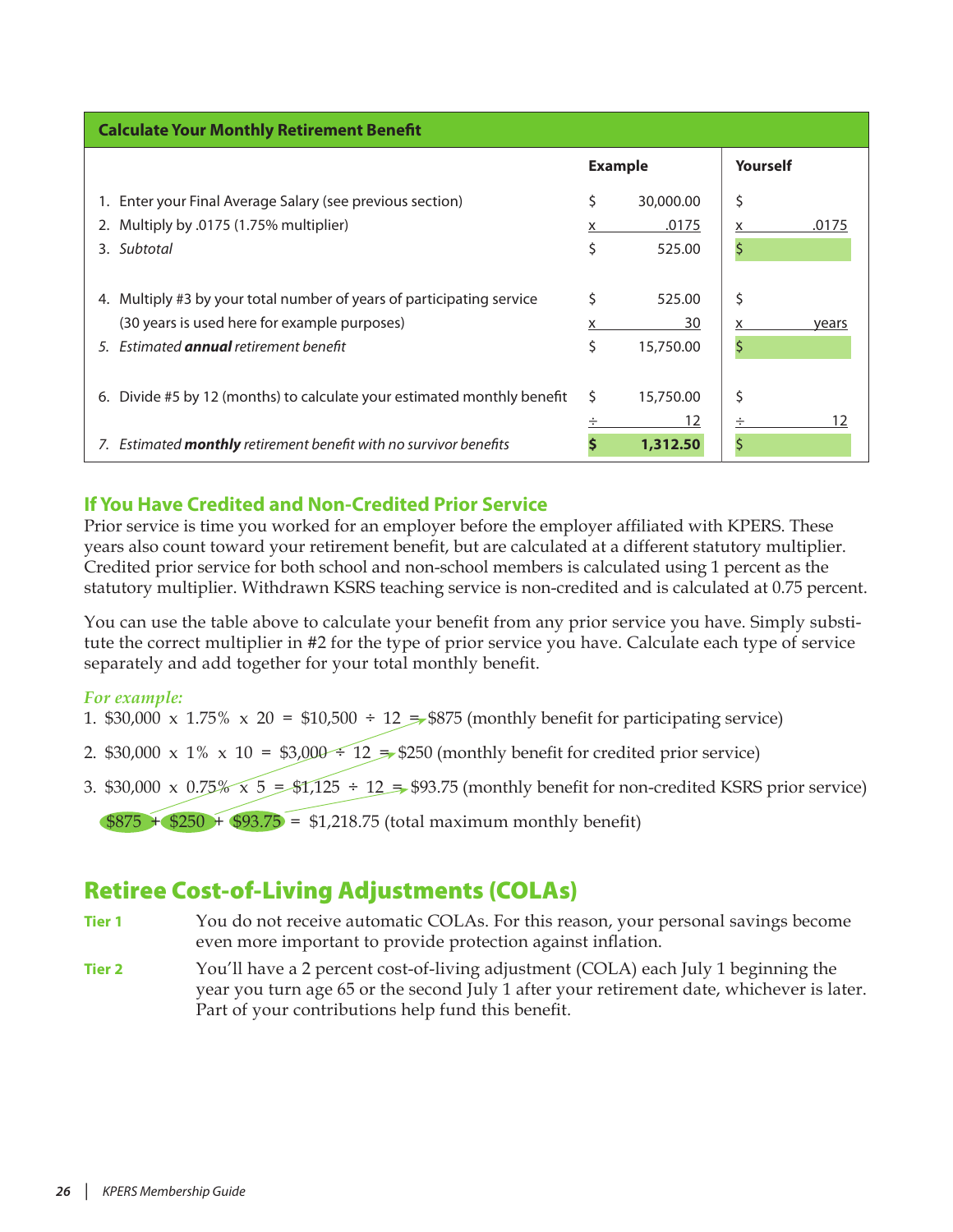# <span id="page-26-0"></span>The Retirement Process

### **Your Retirement Date**

Your retirement date can be the first day of any month, as long as you are off your employer's payroll. School members under contract must wait until June 1 or after. School members who are not under contract and non-school members can retire on the first day of any month.

### **Retirement Benefit Estimates**

It is a wise step to have the Retirement System calculate a retirement estimate for you when considering your retirement options. You can download a Benefit Estimate Request form (KPERS-15E) at www. kpers.org, or get one from your designated agent. Your designated agent can help you complete the form with your most current pay information. While just an estimate, it will give you a good guide to determine your monthly retirement benefits. This can be an important factor in deciding when to retire. Working even a few more days can sometimes make a difference in your benefit payment.

### **Steps in the Retirement Process**

- 1. Attend a pre-retirement seminar. Our pre-retirement seminars are designed to help you navigate the last steps to retirement. Each free seminar covers a variety of topics directly related to your KPERS retirement.
- 2. Find out when you are eligible to retire. Knowing when you'll meet the age and service requirements to retire can help you decide on the best retirement date.
- 3. Calculate a retirement benefit estimate. Members often schedule a personal consultation at our office before retiring. Have your designated agent submit a benefit estimate request form beforehand so that we have your most current pay information available for your visit.
- 4. Review the KPERS *Retirement Options* publication to understand your benefit payment options. You can use the benefit calculator at www.kpers.org to see how taking a partial lump-sum option or providing a benefit for someone after your death affects your benefit amount.
- 5. Complete an Application for Retirement form (KPERS-15). Submit your application at least 30 days before the day you want to retire. *You need to apply for your benefits. They do not begin automatically.* You will need to provide birth and name change documents. Details are included in the Retirement Application booklet.
- 6. The Retirement System will process your application. We will notify you if we need more information.
- 7. The Retirement System will mail a letter to you with information about your benefit amount and taxes.
- 8. Your monthly benefit payments will be directly deposited at your financial institution on the last working day of each month.

### **Other Important Steps to Consider**

- **Confirm your Social Security benefits.** Get accurate information about Social Security applications and benefits by calling the Social Security Administration's toll-free number, 1-800-772-1213 or contacting your local Social Security office.
- **Determine your health insurance needs in retirement.** If you have been with your current employer for ten years or more, Kansas law allows you to remain in your current health plan by paying the entire premium. Contact your employer's personnel office for more information. If you're close to age 65, check into your Medicare options at your local Social Security office.
- **Review your other retirement income sources.** You'll need a method for turning your retirement savings and investments into income. Different plans have different payout options and requirements. To figure out the best way to supplement your KPERS benefits, you'll need to consider all your options.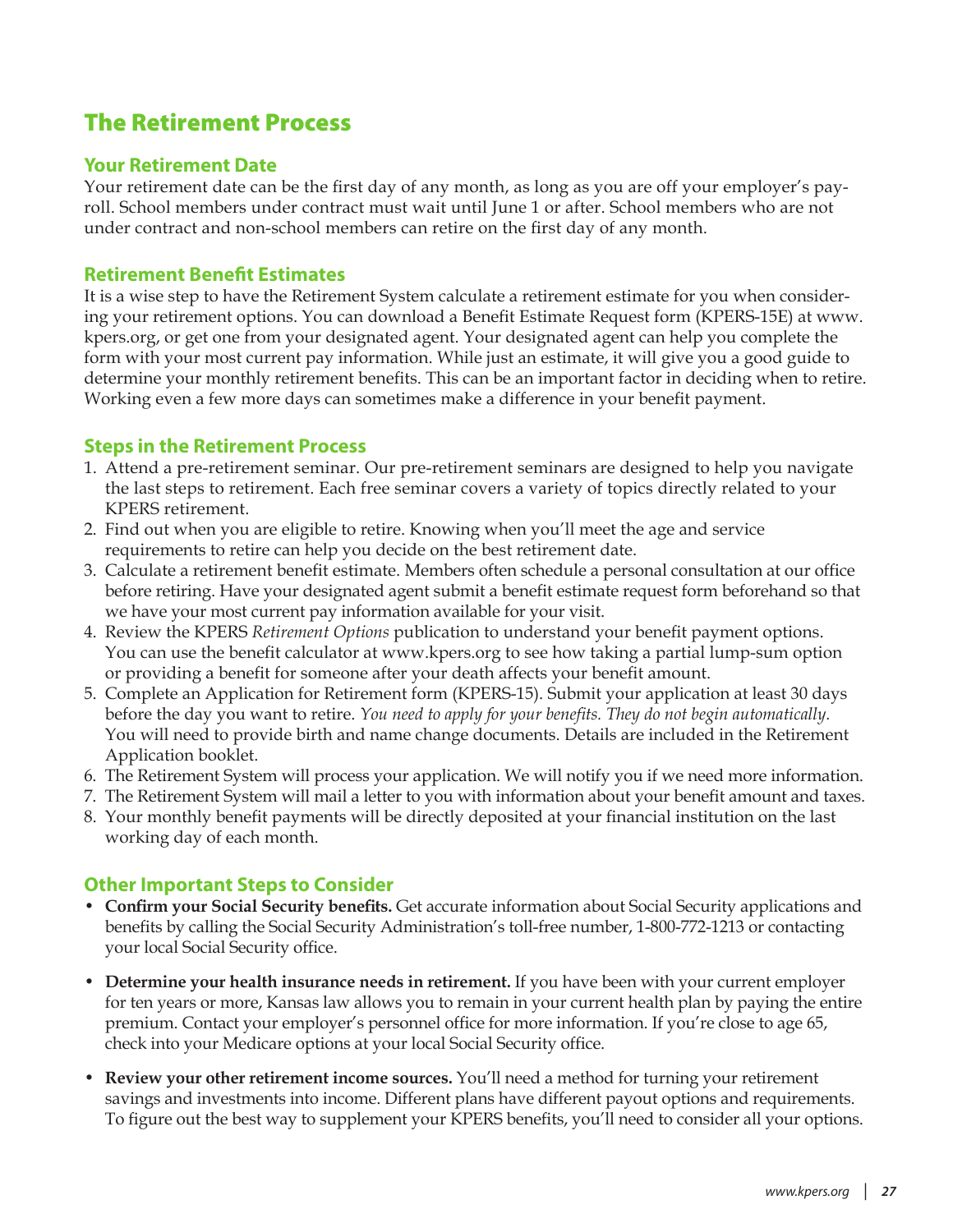# <span id="page-27-0"></span>Retirement Benefit Payment Options

As a retired KPERS member, you will receive a monthly retirement benefit for the rest of your life. In addition, KPERS has retirement payment options that add financial flexibility and allow you to provide for loved ones after your death. The decision about which option to take is crucial, because once you retire, you cannot change it.

Depending on whether you belong to Tier 1 or Tier 2, some of the benefit options are calculated differently. We've provided examples in this section to help you understand the various payment options. But it's important to calculate an actual retirement estimate based on your individual situation before making any decisions. Contact the Retirement System or your designated agent for help.

#### **Scenario for All of Our Examples**

Here is the scenario we'll use for all of our payment option examples: Dan is retiring at age 65. His wife, Sue, is age 62. Dan's final average salary is \$22,858, and he has 30 years of service. His retirement benefit is calculated using the following formula:

| Final average salary $x$ statutory multiplier $x$ years of service $=$ annual benefit |       |                      |         |          |
|---------------------------------------------------------------------------------------|-------|----------------------|---------|----------|
| \$22,858                                                                              | 1.75% | - 30<br>$\mathbf{x}$ | $=$ $-$ | \$12,000 |

### **Cost-of-Living Adjustments**

Cost-of-living adjustments are increases in your benefit amount after you retire. They depend on your tier membership. Tier 1 members do not have automatic COLAs, but instead have them granted on an ad hoc basis by the Kansas Legislature. Tier 2 members begin receiving annual COLAs the year they turn age 65 or the second July 1 following their retirement date, whichever is later.

### **Maximum Monthly Option**

KPERS will first establish your maximum monthly benefit amount. This amount provides the basis for the rest of your options. You can choose to stay with this maximum monthly benefit amount without any survivor options. You will receive a payment each month for the rest of your life. After your death, your beneficiary will receive the balance of any remaining money that you contributed to KPERS. There is no continued monthly benefit after your death.

#### **Example**

Dan's annual benefit is \$12,000.  $$12,000 \div 12 = $1,000$  per month

### **Joint-Survivor Options**

You may want to provide a continuing monthly benefit for someone after your death. You can do this by choosing a joint-survivor option. Your survivor, also called a joint annuitant, cannot be changed once you retire. After your death, your survivor will receive a monthly benefit for the rest of his or her life.

The three joint-survivor options:

- 50 percent
- 75 percent
- 100 percent

The percentages show your survivor's benefit amount compared to your benefit amount. Your survivor can receive 50 percent of your benefit amount or 75 percent. You can also choose the 100 percent option, and he or she will receive the same benefit amount that you received before your death.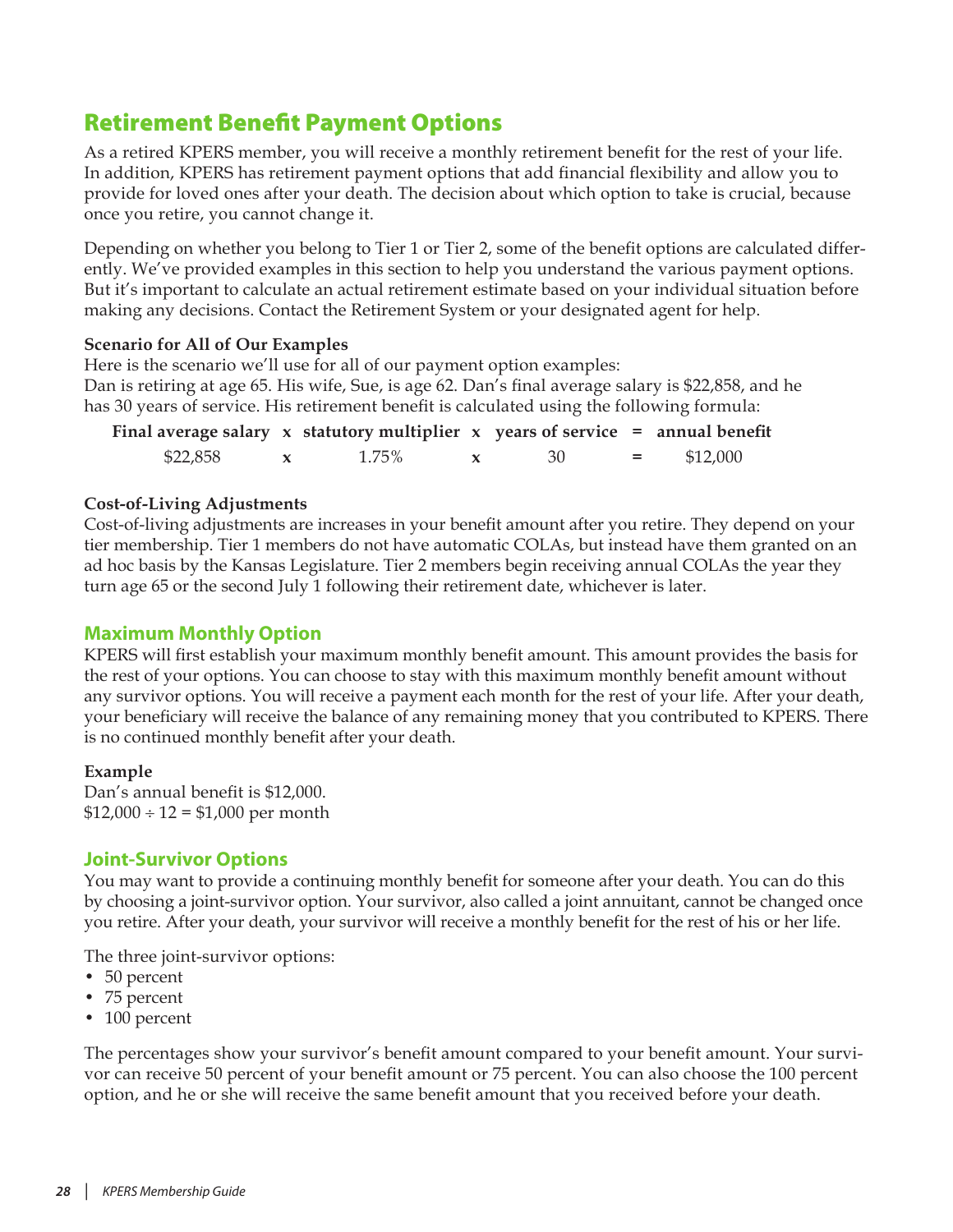In order to provide the continuing benefit, your regular monthly benefit will be reduced. The higher your survivor's benefit, the lower yours will be during retirement. If he or she dies before you, your survivor option is canceled and your benefit increases to your original maximum monthly benefit amount.

The difference between your ages also affects your benefit amount. If your survivor is younger than you, your benefit will be decreased. If your survivor is older, your benefit will be increased. Tier 1 uses fixed percentages to calculate these adjustments. Tier 2 uses actuarial tables and factors.

#### **Example – Tier 1**

Dan's maximum monthly benefit is \$1,000. He chooses the 50 percent joint-survivor option for his wife, Sue. Dan's benefit is reduced to provide the survivor benefit and then adjusted for the three-year age difference.

#### **Example – Tier 2**

Dan's maximum monthly benefit is \$1,000. He chooses the 50 percent joint-survivor option for his wife, Sue. Dan's benefit is reduced by a factor from an actuarial table to provide the survivor benefit.

| Dan's monthly maximum                         | \$ | 1,000  |
|-----------------------------------------------|----|--------|
| Reduced for survivor benefit                  | x  | 91%    |
|                                               | \$ | 910    |
| Adjusted for age difference (-0.4 x 3 years)  |    | 1.2%   |
| Dan's adjusted monthly benefit                | \$ | 899.08 |
| Sue's monthly survivor benefit (50% of Dan's) | \$ | 449.52 |
|                                               |    |        |
| Dan's monthly maximum                         | \$ | 1,000  |
| Adjustment factor for Dan's and Sue's age     | X. | .91693 |
| Dan's adjusted monthly benefit                | \$ | 916.93 |
| Sue's monthly survivor benefit (50% of Dan's) | \$ | 458.46 |
| Dan's monthly benefit after first 2% COLA     | Ś  | 935.26 |
| Sue's monthly survivor benefit (50% of Dan's) | \$ | 467.63 |

### **Life-Certain Options**

With a life-certain option, you'll receive a monthly benefit for the rest of your life. If you die within a guaranteed period of time from your retirement date, your beneficiary will receive the same monthly benefit you have been receiving for the rest of the guaranteed period. You can change beneficiaries at any time, and you can have any number of beneficiaries at once. They will share the benefit equally.

The three life-certain options:

- Five-year period
- Ten-year period
- 15-year period

In order to provide the continuing benefit, your regular monthly benefits will be reduced. The longer the guaranteed period, the more your benefit is reduced. The Tier 2 benefit is also affected by your age at retirement. The older you are, the more your benefit is reduced. Tier 1 uses fixed percentages to calculate adjustments. Tier 2 uses actuarial tables and factors.



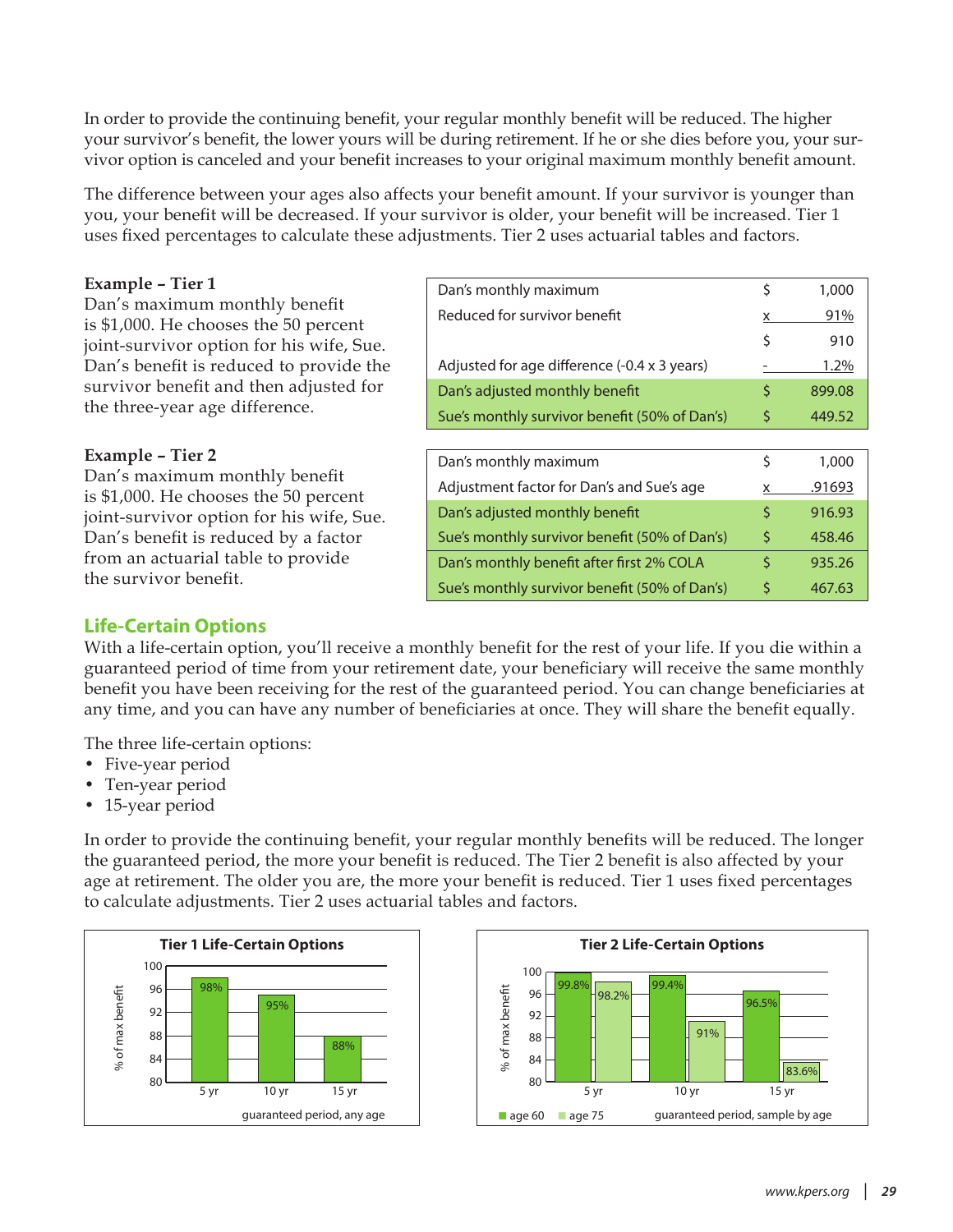### <span id="page-29-0"></span>**Example**

Dan's maximum monthly benefit is \$1,000. He chooses the ten-year life certain option for his wife, Sue. As a Tier 1 member, Dan's benefit is reduced to 95 percent to provide the survivor benefit. He receives \$950 a month for the rest of his life, no matter how long he lives.

Dan dies seven years after he retires. As his chosen beneficiary, Sue will receive \$950 a month for three more years. Dan's seven years plus Sue's three total the ten years Dan was guaranteed. If Dan had named his two daughters as beneficiaries instead of Sue, the daughters would share the \$950 monthly benefit and each would receive \$475 a month for three years.

If Dan were a **Tier 2** member, his benefit would be reduced by the reduction factor for age 65 from an actuarial table (0.97427) for a monthly benefit of \$974.27.

### **Partial Lump-Sum Option (PLSO)**

You can take part of your retirement benefit in an up-front lump sum at retirement. This lump sum is then combined with one of the other retirement options to provide reduced, regular monthly payments for the rest of your life. **Choosing the PLSO will reduce your monthly benefits, no matter which other option you choose.** 

A PLSO provides up-front money at retirement, but will *permanently reduce* your monthly benefits. Tier 1 members have the PLSO available in 10, 20, 30, 40 or 50 percent amounts. Tier 2 members can choose a 10, 20 or 30 percent option. The percentage you select determines the size of the lump sum and the decrease in your monthly benefit.

*For example:* a 30 percent PLSO payment would result in a single lump-sum payment equal to 30 percent of the actuarial present value of your lifetime benefit, along with a permanent 30 percent reduction in your monthly benefit.

# <span id="page-29-1"></span>State and Federal Taxes

### **Reporting Retirement System Contributions on Your Kansas Income Tax Return**

The amount you contribute each year from your salary to the Retirement System is subject to Kansas income tax. Your contributions are deducted from your pay on a pre-tax basis for federal income tax purposes. Because of this, you need to make a specific entry on your Kansas income tax return.

You can calculate the amount of your contributions from your W-2 form. Some employers will provide this amount for you in Box 14 (labeled KPER). See the "Schedule S Line-by-Line Instructions" in the Kansas Income Tax Booklet for more information or contact the Kansas Department of Revenue.

### **Taxes on Lump-Sum Payments When You Withdraw or Retire**

Lump-sum payments are paid directly to you or rolled over into an eligible retirement plan. KPERS will withhold 20 percent for federal income tax unless your payment is rolled over into an eligible plan. If you are under age 59 1/2, your payment may also be subject to a 10 percent federal penalty. When rolled over to a qualified retirement plan, a lump-sum payment and its earnings keep their KPERS tax characteristics.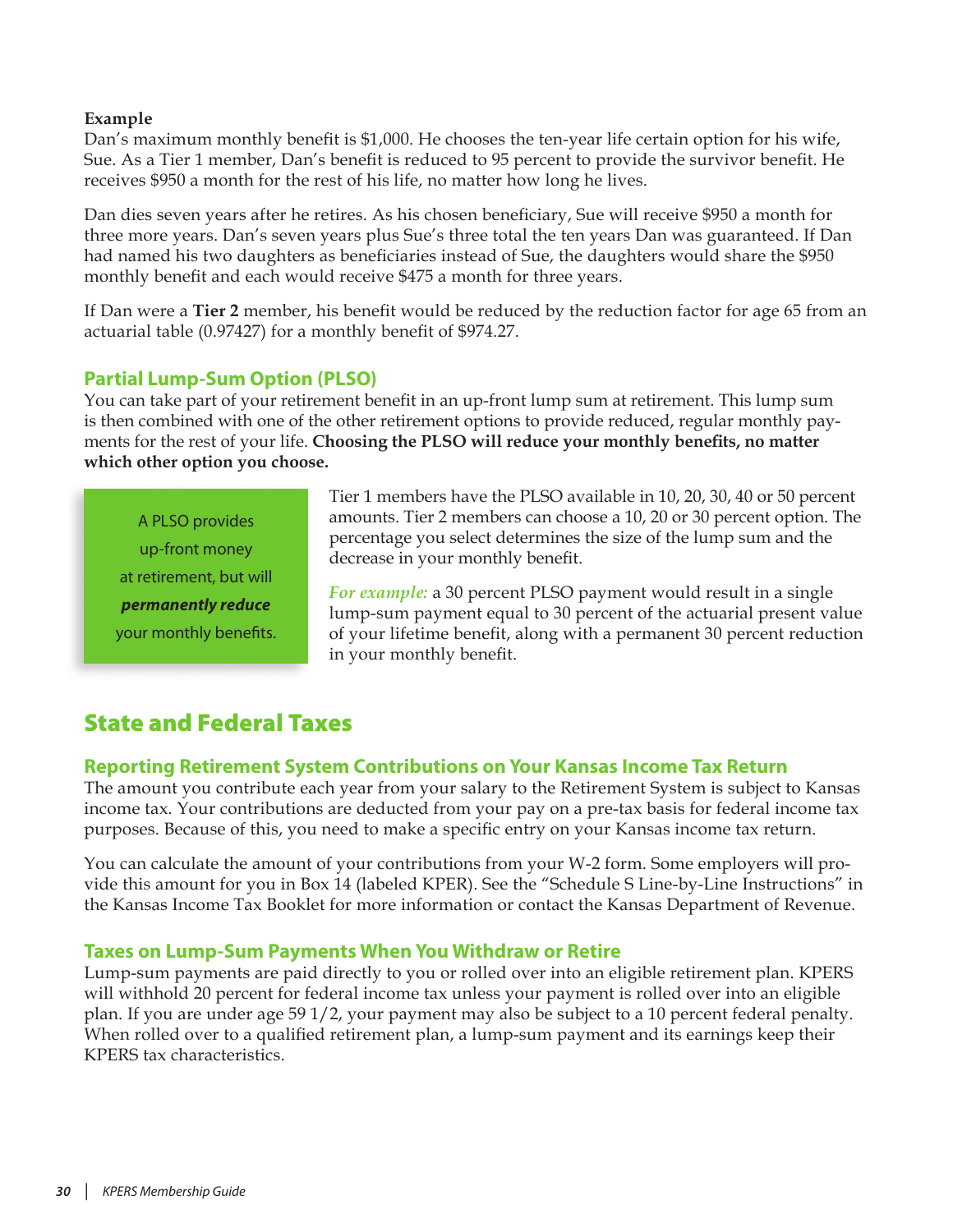### <span id="page-30-0"></span>**Taxes on Retirement Benefits**

In general, Retirement System benefits, including the \$4,000 retiree death benefit, are subject to federal tax, but not Kansas state tax. If you move to another state, check if your retirement benefit is taxable in that state. Your monthly benefit is taxable from the time your benefits begin.

# Retiree Death Benefit

KPERS pays a \$4,000 lump-sum death benefit to your beneficiary. All monthly benefit payments are payable through the last day of the month your death occurs.

The \$4,000 death benefit is:

- Payable with all retirement payment options.
- Not payable when a joint annuitant dies.
- Nontaxable for Kansas income tax.
- Taxable for federal income tax purposes.

You can choose a person, your estate, a trust or a funeral establishment to receive your \$4,000 retiree death benefit. For details, please see "Especially for Retirees" in the Naming Your Beneficiary section of this guide.

KPERS does not pay the \$4,000 death benefit automatically. Beneficiaries need to contact the Retirement System first to receive confirmation and an application form.

### **Returning Your Contributions**

If you die before receiving retirement benefits equal to your contributions, and no survivor benefits are payable, the Retirement System will return any remaining contributions and interest to your beneficiary.

### **If You Designated Someone Other Than Your Spouse as Beneficiary**

Sometimes members designate someone other than their spouse as their beneficiary. These members anticipate that their death benefit should be paid, for example, to their children from a previous marriage. Under some circumstances, a surviving spouse has the right to make a claim for a portion of the benefits, called an elective share. If this situation applies to you, we recommend that you ensure your current spouse consents to your beneficiary designation. You should seek legal advice about how this law affects your plans.

If your surviving spouse files a notice of intent to claim the elective share, the Retirement System is required to pay the benefits to the probate court, which would ultimately decide the distribution of your benefits.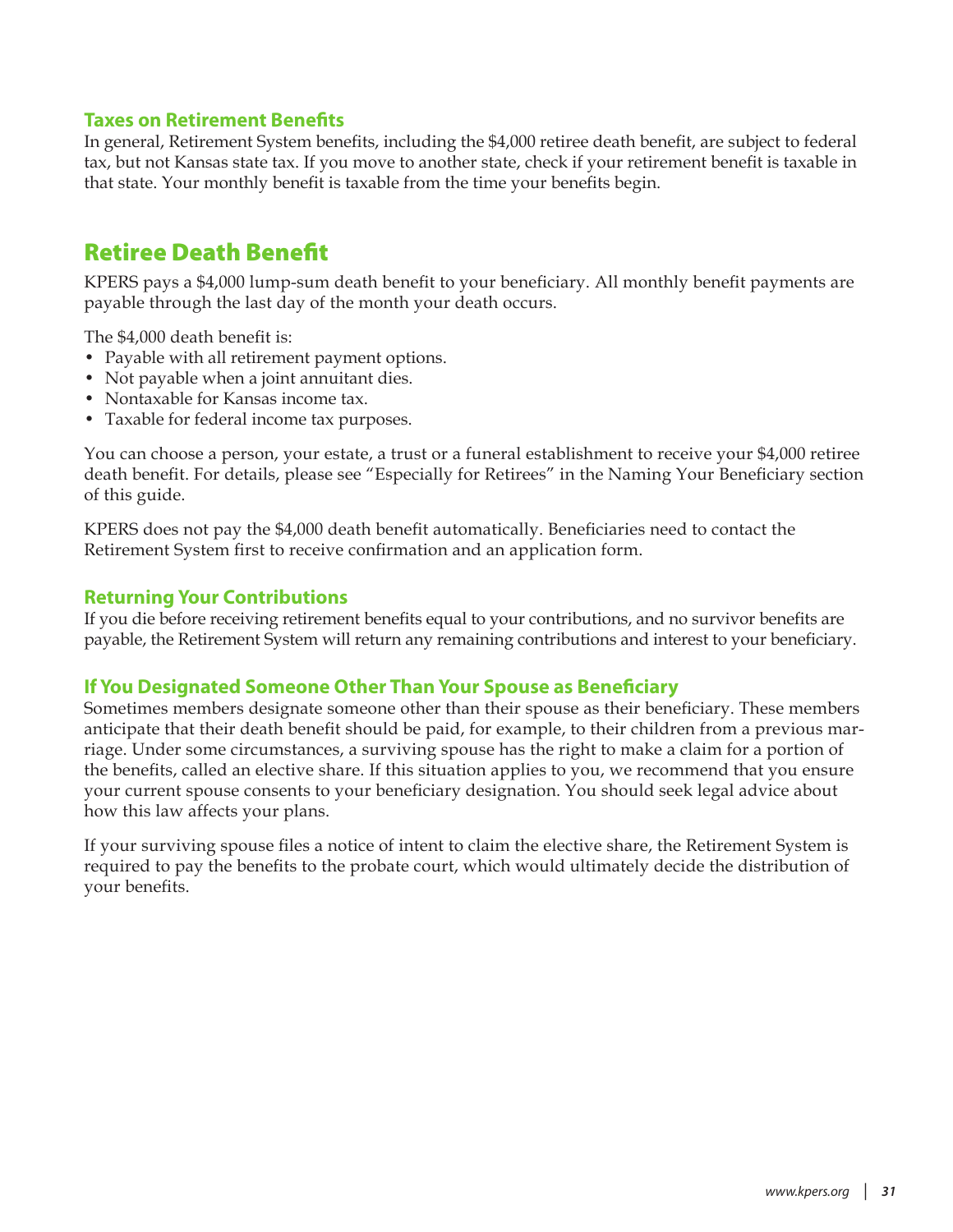# <span id="page-31-0"></span>Working After You Retire

Many retirees decide to return to work. However, returning to work after retirement may affect your benefits. Generally, if you work for a non-Retirement System employer, there are no restrictions. But if you choose to work for an affiliated employer or a third-party entity that contracts with a school employer, some rules apply to you.

### **60-Day Waiting Period**

You must wait 60 days after retirement to go back to work for any Retirement System employer. To calculate the 60-day waiting period, count the day after your retirement date as day one.

*For example:* If your retirement date is July 1, July 2 is day one and you cannot begin employment with any Retirement System employer until September 1.

### **Earnings Limit**

According to Kansas law, if you return to work, you have a \$20,000-per-year earnings limit if:

- You retired on or after July 1, 1988, **and**
- You go to work for an employer you worked for during your last two years of KPERS participation. (The State of Kansas is considered one employer.)

*For example:* If you retire on July 1, you can earn \$20,000 for the period of September 1 through December 31. You will then start the new calendar year with a limit of \$20,000 for the period of January 1 through December 31. The \$20,000 limit will continue each year as long as you are working for the same employer. Regardless of your earnings, you won't contribute to KPERS with your new employer.

#### **If you reach the \$20,000 limit before the end of the year, you have two choices.**

**Choice #1 ...** You can end employment for the rest of the calendar year.

- You will continue to receive your retirement benefits.
- **Choice #2 ...** You can keep working and your retirement benefits will stop for the rest of the calendar year. Your benefits will begin again with your January payment for the following year or if you end employment, whichever happens first.

### **Working for a Different KPERS Employer**

If you go back to work for a different KPERS employer — one you didn't work for during the last two years of your KPERS participation — you do not have an earnings limit. Your employment does not affect your retirement benefits.

### **Did You** *Really* **Change Employers?**

The **State of Kansas** is considered one employer. State agencies, boards, commissions and Board of Regents institutions are all under the State of Kansas. Going from one to another is not considered a change of employers for this purpose unless your new position is **not** covered by KPERS. Moving from a KPERS to a KP&F or Judges position is considered a change of employer and you would not be restricted by the earnings limit.

Every **school district** is a different employer. If you retired from one school district, you can go to work for a different school district with no earnings limit as long as you did not work there during your last two years of KPERS participation.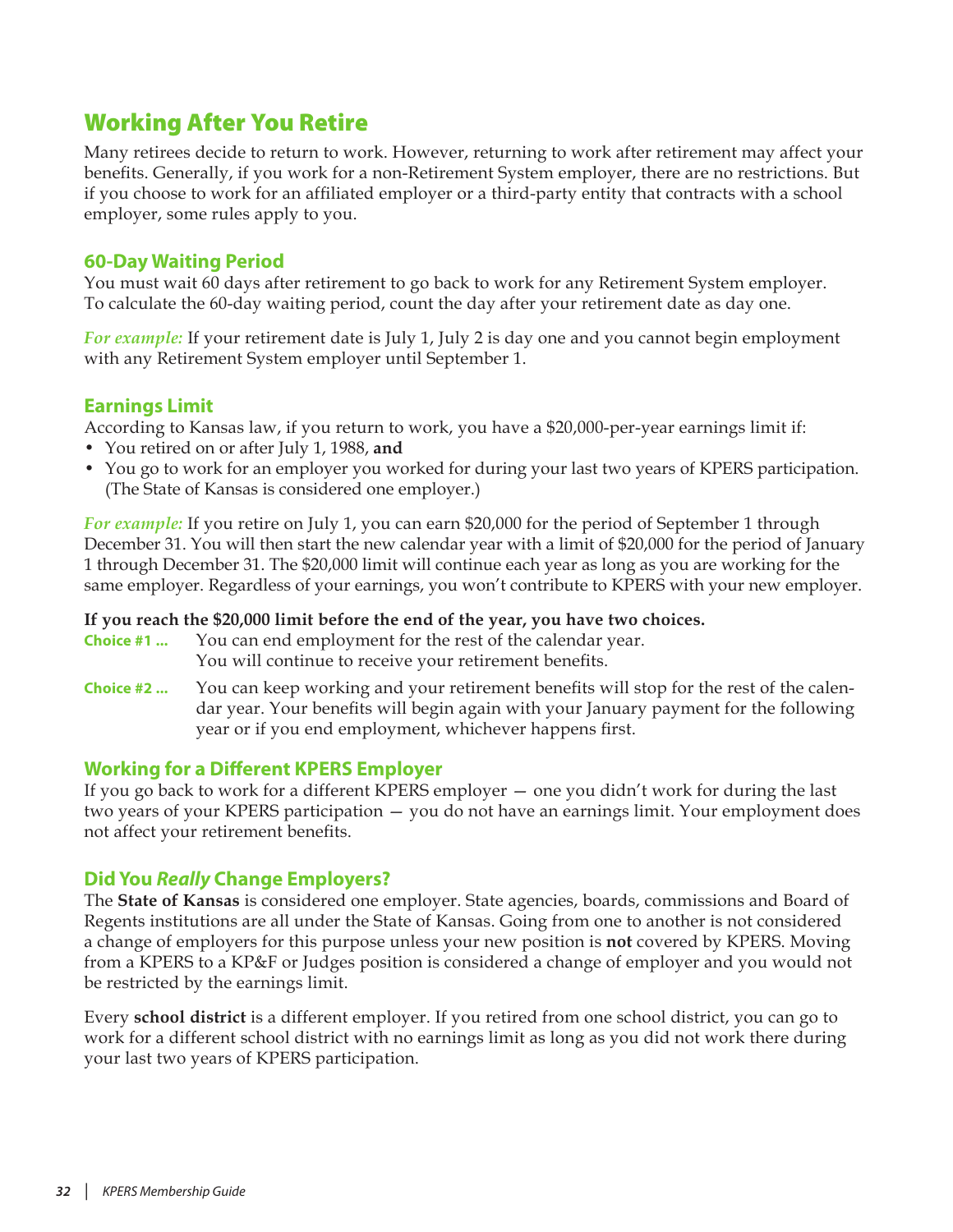### **Working for the Same KPERS Employer**

Generally, if you go back to work for the same KPERS employer — one you worked for during the last two years of your KPERS participation — you have an earnings limit. The legislature has created some exceptions. Please see "Exceptions to the Earnings Limit."

### **Exceptions to the Earnings Limit**

There are certain situations where you can return to work for the same employer and be exempt from the earnings limit. See your designated agent or contact the Retirement System for questions about your individual situation.

#### **Licensed Nurses**

Retirees who return to work as licensed nurses at certain State institutions are exempt. Retirees who retired with early retirement (i.e. age 55 with ten years of service) after April 18, 2005, are not exempt and will continue to have the earnings limit.

#### **Legislative Positions**

Certain legislative positions are exempt from the earnings limit. Please see your designated agent.

#### **Licensed School Personnel**

Some KPERS retirees returning to a licensed school position are exempt. "Daily call" K-12 substitute teachers do not have an earnings limit. Daily-call subs are temporary and paid on a daily basis for their services. They are not required to report to work every day.

Until July 1, 2012, other school members returning to work in a licensed position may also be exempt. They need to retire with "full" retirement or have retired with early retirement before March 28, 2009. Full retirement includes the 85 point rule, age 62 with ten years of service and age 65 with one year of service. Licensed school employees retiring March 28, 2009, or after with early retirement, and employees returning to work in a non-licensed position are not exempt from the earnings limit.

Long-term substitutes are included in the exemption if they are under contract. Those contracting through a third-party entity with their previous employer are not exempt if they retire with "early" retirement after April 1, 2009.

Licensed school member exemptions are complex. We highly encourage you to see your designated agent or contact the Retirement System if you want to return to work in a licensed school position.

The Department of Education is responsible for accepting licenses from school personnel and has provided a list of positions eligible for the earnings limit exemption.

- Educator (teacher, administrator) Audiologist
- 
- Physical Therapist Social Worker
- Registered Nurse Dietician
- 
- 
- 
- Speech Pathologist Occupational Therapist
	-
	-
- Licensed Professional Counselor Licensed Clinical Professional Counselor
- Psychologist Orientation and Mobility Instructor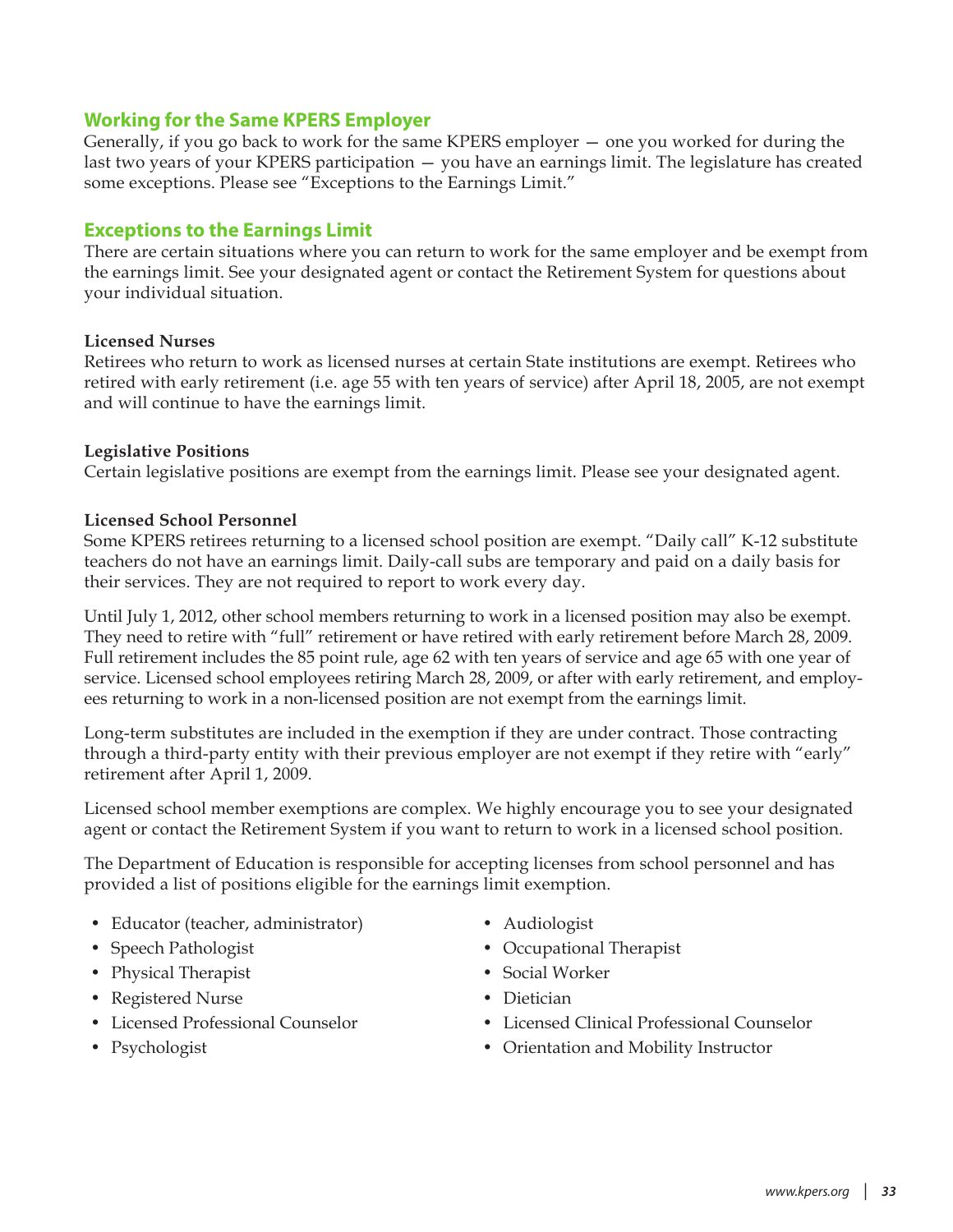# <span id="page-33-0"></span>Frequently Asked Questions

- **1. What type of plan is KPERS?** KPERS is a qualified, governmental, section 401(a) defined benefit pension plan. KPERS has Internal Revenue Service Determination Letters attesting to the plan's qualified status dated October 14, 1999, and March 5, 2001. KPERS is also referred to as a "contributory" defined benefit plan, meaning that employees make contributions to the plan. This is different from non-contributory pension plans (more common in the private sector), which are funded entirely by employer contributions.
- **2. How much interest am I earning?** If your membership date in the Retirement System was before July 1, 1993, you are earning 8 percent interest on your accumulated contributions account. If your membership date was July 1, 1993, or after, you are earning 4 percent. The interest rate on your accumulated contributions is relevant only if you withdraw from the System. If you retire, your benefit is based on a formula set by statute and lasts for your lifetime; it does not depend on the amount of money in your account.
- **3. Can I borrow money from my KPERS account?** No. State law does not allow the Retirement System to administer a loan program for its members.
- **4. When can I withdraw my contributions?** You may apply to withdraw your Retirement System contributions 31 days after your last day on payroll if, in the meantime, you have not begun employment with another KPERS employer.
- **5. If I withdraw my contributions, will I also get what my employer paid in?** No. If you withdraw from KPERS, you take out your own accumulated contributions plus interest. Employer contributions remain in the plan. A defined benefit retirement plan, such as KPERS, typically does not credit employer contributions to the accounts of individual members.
- **6. How long does it take to process my withdrawal?** Approximately four weeks.
- **7. Why am I required to contribute to the Retirement System?** The Kansas Legislature created the Kansas Public Employees Retirement System in 1962 to build a financial retirement foundation for those spending their careers in Kansas public service.

Because the Retirement Act requires that the State of Kansas participate, membership in the System is mandatory for all state employees in covered positions. Any governmental entity or instrumentality whose employees are covered by Social Security may also affiliate for KPERS coverage. Approximately 1,480 employers have affiliated with the Retirement System in order to ensure their employees eventually enjoy a guaranteed lifetime retirement benefit.

- **8. How do I get a copy of my last annual statement?** Your designated agent should be able to provide a copy of your last annual statement. You can also contact the InfoLine and we can mail you a copy. Call 1-888-275-5737 or 296-6166 or e-mail us at kpers@kpers.org.
- **9. How do I get a retirement benefit estimate?** You can calculate your own estimate online with the benefit calculator at www.kpers.org. Information from your most recent Retirement System annual statement may be helpful. You can also download a Benefit Estimate Request form, or get one from your designated agent, and we can do an estimate for you.
- **10. Is my Retirement System money safe?** Retiree benefits are safe and guaranteed by Kansas law. A retiree will receive his or her benefit for life, no matter the economic condition. Members who leave employment and withdraw their contributions before retirement will receive the full amount they have contributed, plus interest.